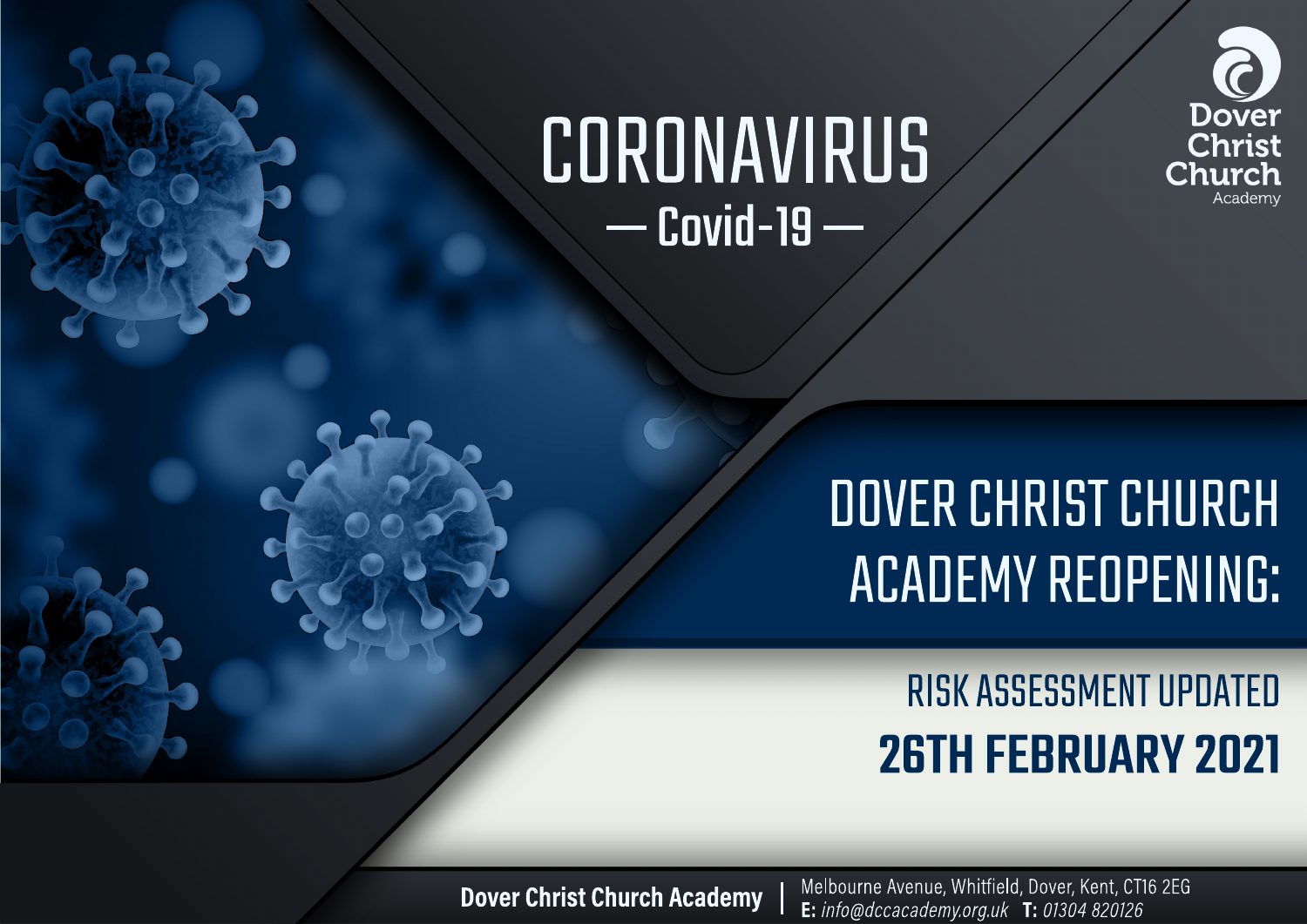

## **Dover Christ Church Academy Reopening: Risk Assessment Updated 26th February 2021**

| <b>HAZARD</b>                                            | <b>WHO MIGHT</b><br><b>BE HARMED</b>                       | CONTROLS TO BE PUT IN PLACE                                                                                                                                                                                                                                                                                                                                                                                                                                                                                                                                                                                                                                                                                                                                                                                                                                                                                                                                                                                                                                                                                                                                                                                                              | WHO WILL BE<br><b>RESPONSIBLE</b>                                                                      | <b>WHEN THE</b><br><b>CONTROLS NEED</b><br>TO BE IN PLACE<br><b>BY</b>         | <b>ADDITIONAL NOTES</b>                                                                                                                                                                                                                                                                                |
|----------------------------------------------------------|------------------------------------------------------------|------------------------------------------------------------------------------------------------------------------------------------------------------------------------------------------------------------------------------------------------------------------------------------------------------------------------------------------------------------------------------------------------------------------------------------------------------------------------------------------------------------------------------------------------------------------------------------------------------------------------------------------------------------------------------------------------------------------------------------------------------------------------------------------------------------------------------------------------------------------------------------------------------------------------------------------------------------------------------------------------------------------------------------------------------------------------------------------------------------------------------------------------------------------------------------------------------------------------------------------|--------------------------------------------------------------------------------------------------------|--------------------------------------------------------------------------------|--------------------------------------------------------------------------------------------------------------------------------------------------------------------------------------------------------------------------------------------------------------------------------------------------------|
| Contact with<br>someone<br>suffering from<br>coronavirus | $\bullet$ Staff<br>• Pupils<br>• Contractors<br>• Visitors | Everyone will be asked not to come into school if they<br>need to self-isolate under current guidance. Regular<br>reminders will be given about this.<br>Anyone self-isolating with symptoms will be encouraged<br>to access testing and engage with the NHS Test and<br>Trace process.<br>If a symptomatic person comes into school, or develops<br>symptoms at school, or if a pupil has a positive test while<br>at school, they will be sent home immediately or isolated<br>until they can be picked up following the academy<br>procedures details in the PHE Covid 19 Protocols<br>document. Students will remain in the academies Covid<br>First Aid facility until collected. 999 will be called if they<br>are seriously ill or injured or their life is at risk.<br>In the case of a symptomatic pupil who needs to be<br>supervised before being picked up:<br>A window will be opened in the room to allow for<br>fresh air ventilation<br>If a distance of 2 metres can't be maintained,<br>supervising staff will wear a fluid-resistant surgical<br>mask<br>If contact is necessary, supervising staff will also<br>wear disposable gloves and a disposable apron<br>If there's a risk of splashing to the eyes, such as | JFM has oversight<br>of all procedures.<br>AA has oversight<br>on on-sight first<br>aid administering. | 1 <sup>st</sup> Sept 2020 with<br>amendments for 8 <sup>th</sup><br>March 2021 | These procedures have<br>been emailed to all staff<br>as a powerpoint<br>presentation and will be<br>shared again during the<br>inset days at the start of<br>the term.<br>Additional details of<br>testing procedures are<br>being shared with staff<br>and students as they<br>return to the academy |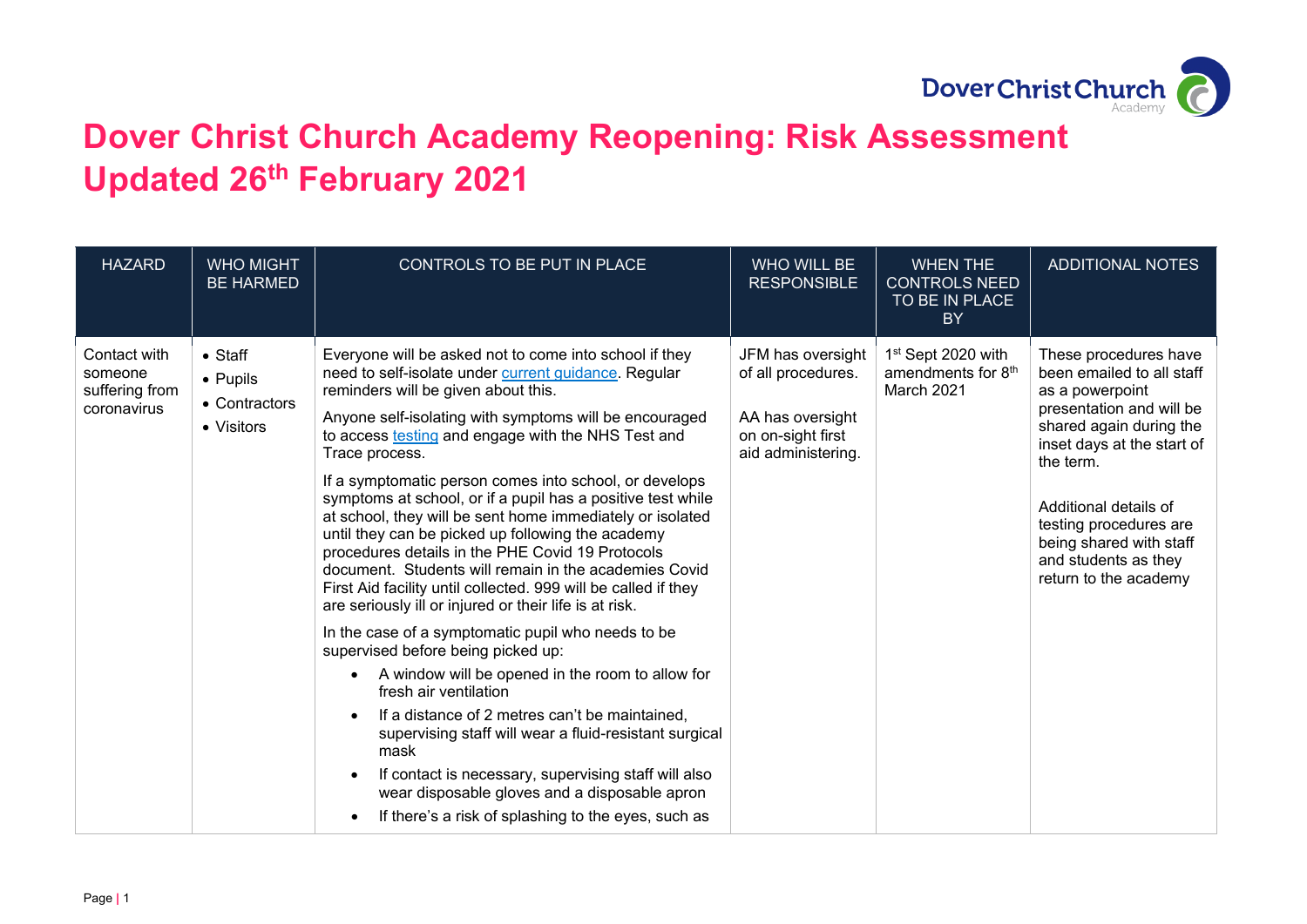| <b>HAZARD</b> | <b>WHO MIGHT</b><br><b>BE HARMED</b> | CONTROLS TO BE PUT IN PLACE                                                                                                                                                                                                                                                                                                                                                           | WHO WILL BE<br><b>RESPONSIBLE</b> | <b>WHEN THE</b><br><b>CONTROLS NEED</b><br>TO BE IN PLACE<br><b>BY</b> | <b>ADDITIONAL NOTES</b> |
|---------------|--------------------------------------|---------------------------------------------------------------------------------------------------------------------------------------------------------------------------------------------------------------------------------------------------------------------------------------------------------------------------------------------------------------------------------------|-----------------------------------|------------------------------------------------------------------------|-------------------------|
|               |                                      | from coughing, spitting or vomiting, supervising<br>staff will also wear eye protection                                                                                                                                                                                                                                                                                               |                                   |                                                                        |                         |
|               |                                      | Supervising staff will wash their hands thoroughly for 20<br>seconds after the pupil has been picked up.                                                                                                                                                                                                                                                                              |                                   |                                                                        |                         |
|               |                                      | We will provide home testing kits to parents/carers<br>collecting symptomatic children, and to staff who've<br>developed symptoms at school, if they are unable to get a<br>test elsewhere.                                                                                                                                                                                           |                                   |                                                                        |                         |
|               |                                      | In exceptional circumstances, if parents/carers cannot<br>collect their child and they agree it's age-appropriate and<br>safe to do so, the pupil can walk, cycle or scoot home. If<br>the pupil cannot be collected or travel home<br>independently, we will make alternative arrangements to<br>transport the pupil home. In this case one of the following<br>steps will be taken: |                                   |                                                                        |                         |
|               |                                      | Use of a vehicle with a bulkhead or partition that<br>$\bullet$<br>separates the driver and passenger; or                                                                                                                                                                                                                                                                             |                                   |                                                                        |                         |
|               |                                      | The driver and passenger will maintain a distance<br>of 2 metres from each other; or                                                                                                                                                                                                                                                                                                  |                                   |                                                                        |                         |
|               |                                      | The driver will use PPE (the same PPE as when<br>supervising a symptomatic pupil, as explained<br>above) and the passenger will wear a face mask<br>if they are old enough and able to do so                                                                                                                                                                                          |                                   |                                                                        |                         |
|               |                                      | We will speak to the local authority about sourcing a<br>vehicle that would provide appropriate protection for the<br>driver, and we will inform the driver that the pupil is<br>displaying symptoms or has tested positive.                                                                                                                                                          |                                   |                                                                        |                         |
|               |                                      | A deep clean will take place in the areas that the<br>symptomatic person, or a person who has tested positive<br>in school has been in, and PPE will be disposed of                                                                                                                                                                                                                   |                                   |                                                                        |                         |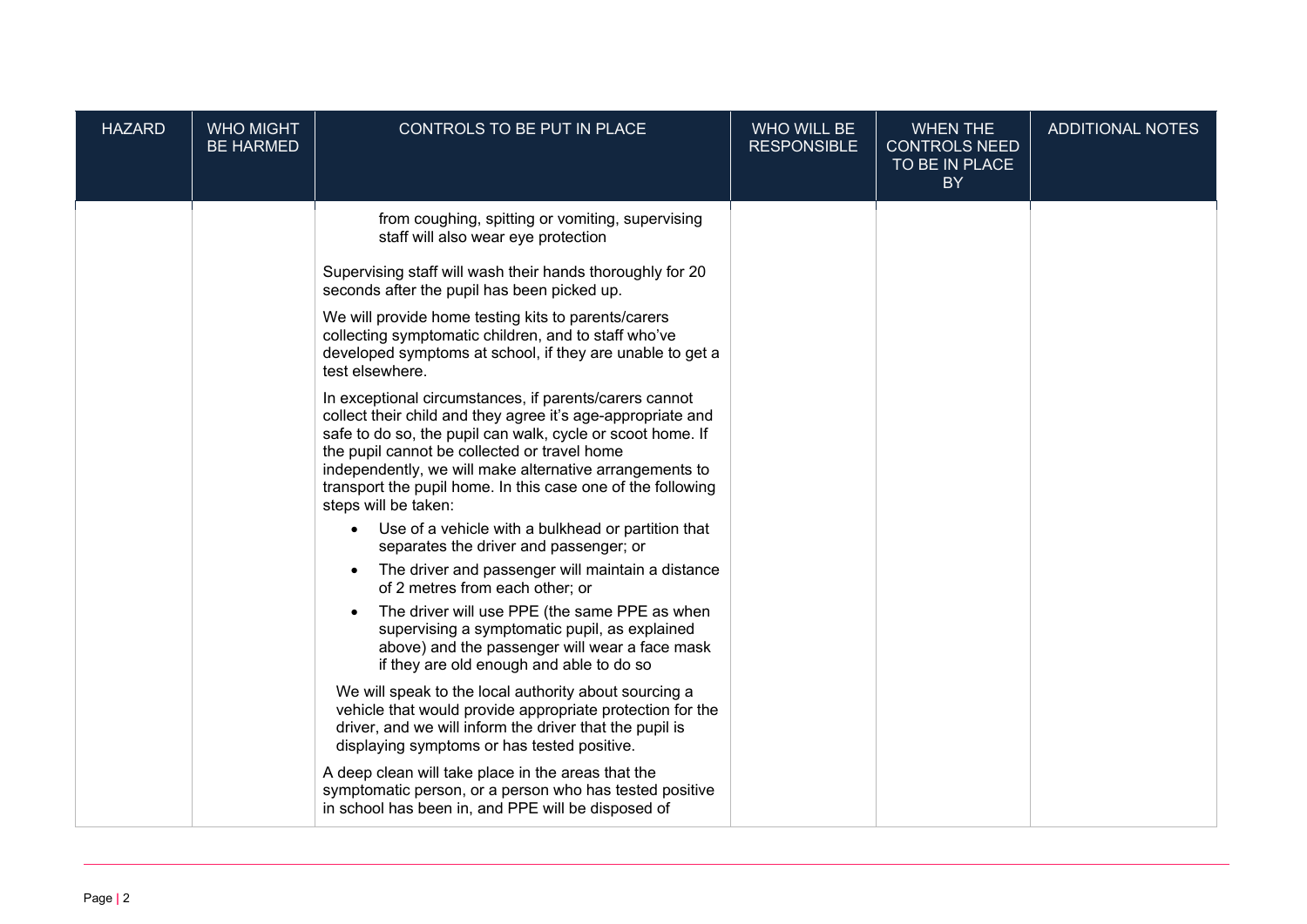| <b>HAZARD</b> | <b>WHO MIGHT</b><br><b>BE HARMED</b> | CONTROLS TO BE PUT IN PLACE                                                                                                                                                                                                                                                                              | WHO WILL BE<br><b>RESPONSIBLE</b> | <b>WHEN THE</b><br><b>CONTROLS NEED</b><br>TO BE IN PLACE<br><b>BY</b> | <b>ADDITIONAL NOTES</b> |
|---------------|--------------------------------------|----------------------------------------------------------------------------------------------------------------------------------------------------------------------------------------------------------------------------------------------------------------------------------------------------------|-----------------------------------|------------------------------------------------------------------------|-------------------------|
|               |                                      | properly, following decontamination guidance.                                                                                                                                                                                                                                                            |                                   |                                                                        |                         |
|               |                                      | Rapid testing programme:                                                                                                                                                                                                                                                                                 |                                   |                                                                        |                         |
|               |                                      | We will provide staff and parents/pupils (as appropriate to<br>the pupil's age) with a privacy notice, and parents/pupils<br>(as appropriate to the pupil's age) with a consent form, so<br>they can consent to testing.                                                                                 |                                   |                                                                        |                         |
|               |                                      | We will offer staff 2 lateral flow tests per week, to take at<br>home.                                                                                                                                                                                                                                   |                                   |                                                                        |                         |
|               |                                      | We will offer pupils 3 lateral flow tests on-site, taken 3 to<br>5 days apart, upon their return to school.                                                                                                                                                                                              |                                   |                                                                        |                         |
|               |                                      | Thereafter, we will ask pupils to take 2 lateral flow tests<br>per week, at home.                                                                                                                                                                                                                        |                                   |                                                                        |                         |
|               |                                      | In all cases:                                                                                                                                                                                                                                                                                            |                                   |                                                                        |                         |
|               |                                      | • We will carefully read the government's<br>guidance on administering tests and ask the<br>individual to read the instructions in the test<br>kit carefully / explain the instructions to them<br>(as appropriate) to make sure everyone<br>knows how to safely administer or self-<br>administer tests |                                   |                                                                        |                         |
|               |                                      | • If the lateral flow test is positive, we will<br>follow the same steps (laid out above) as if<br>that pupil/staff member were displaying<br>symptoms. They will need to take a<br>'standard' coronavirus (PCR) test to confirm<br>their result if the lateral flow test was done at<br>home            |                                   |                                                                        |                         |
|               |                                      | • If the lateral flow test is negative, the<br>pupil/staff member can continue to attend                                                                                                                                                                                                                 |                                   |                                                                        |                         |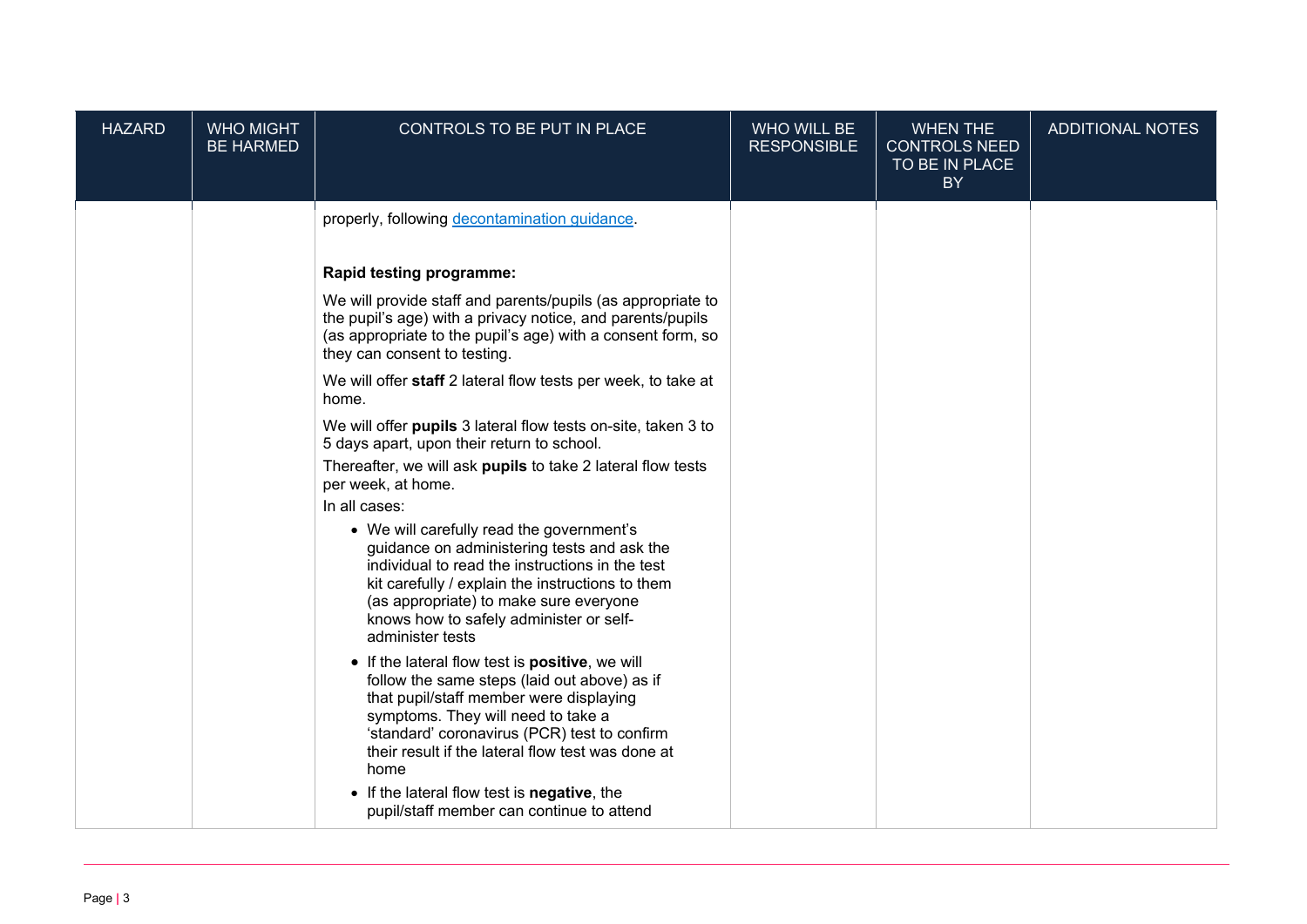| <b>HAZARD</b> | <b>WHO MIGHT</b><br><b>BE HARMED</b> | CONTROLS TO BE PUT IN PLACE                                                                                                                                                                                                                                                                                                                                                                                                                                                                                                                                                                                                                                                                                                                                                                                                                                                                                                                                                                                                                                                                                                                                                                                                                                                                                                                                                                                                                                                                                                                                                                                                                                                                                                                             | WHO WILL BE<br><b>RESPONSIBLE</b> | <b>WHEN THE</b><br><b>CONTROLS NEED</b><br>TO BE IN PLACE<br>BY | <b>ADDITIONAL NOTES</b> |
|---------------|--------------------------------------|---------------------------------------------------------------------------------------------------------------------------------------------------------------------------------------------------------------------------------------------------------------------------------------------------------------------------------------------------------------------------------------------------------------------------------------------------------------------------------------------------------------------------------------------------------------------------------------------------------------------------------------------------------------------------------------------------------------------------------------------------------------------------------------------------------------------------------------------------------------------------------------------------------------------------------------------------------------------------------------------------------------------------------------------------------------------------------------------------------------------------------------------------------------------------------------------------------------------------------------------------------------------------------------------------------------------------------------------------------------------------------------------------------------------------------------------------------------------------------------------------------------------------------------------------------------------------------------------------------------------------------------------------------------------------------------------------------------------------------------------------------|-----------------------------------|-----------------------------------------------------------------|-------------------------|
|               |                                      | school<br>We won't need to see evidence of a negative test result in<br>order to allow staff and pupils to attend school.<br>All staff and pupils will continue to follow the measures<br>set out in this risk assessment, even if we're participating<br>in rapid testing.<br>We will ask pupils and staff to share all test results with<br>us, and we will keep accurate records of all results. We<br>will only share health records with the relevant people.<br>We will report test results to NHS Test and Trace<br>wherever this is required by current government<br>guidance.<br>If the school becomes aware that a pupil or a staff<br>member has tested positive for coronavirus, either with a<br>lateral flow test or PCR test, and needs advice on next<br>steps, the school will contact the DfE helpline on 0800<br>046 8687 and select option 1. (If no advice is required,<br>the school will report the case using the DfE's 'online<br>attendance form daily return'). The advice service (or local<br>health protection team, if the call is escalated to them),<br>will carry out a rapid risk assessment to confirm who's<br>been in close contact with the person when infectious.<br>The school will ask (using a template letter from the local<br>health protection team) all close contacts to self-isolate in<br>line with current government guidance.<br>If there are 2 or more confirmed cases within 14 days, or<br>an overall rise in sickness absence where coronavirus is<br>suspected, the school will work with the local health<br>protection team, who can be reached by calling the DfE<br>helpline and selecting option 1, to decide if additional<br>action is needed. Any advice given by the team will be |                                   |                                                                 |                         |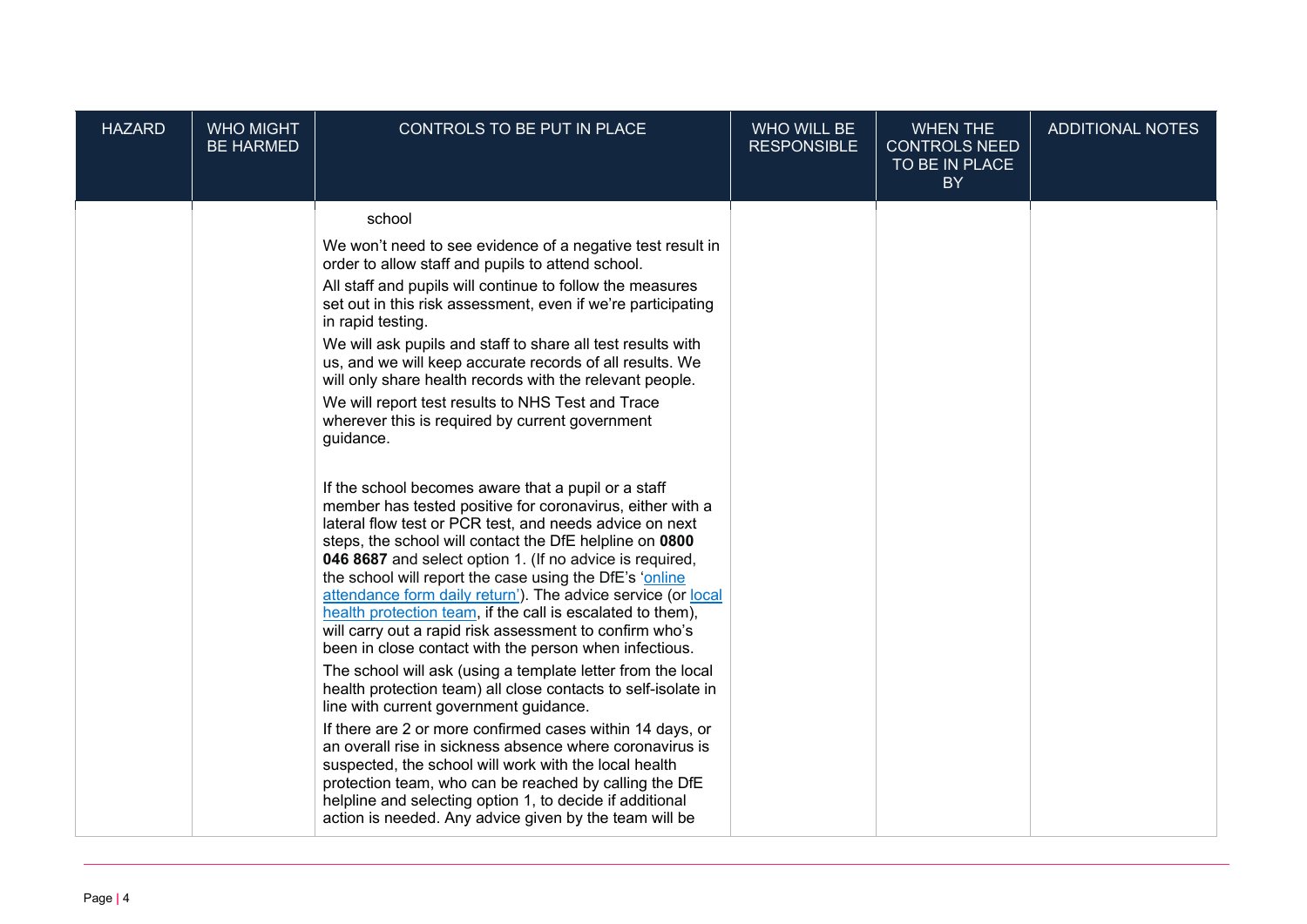| <b>HAZARD</b> | <b>WHO MIGHT</b><br><b>BE HARMED</b> | CONTROLS TO BE PUT IN PLACE                                                                                                                                                                                                                                                                                                                                                                                                                                                                                                                                                                                                                                                                                                                                                                                                                                                                                              | WHO WILL BE<br><b>RESPONSIBLE</b> | <b>WHEN THE</b><br><b>CONTROLS NEED</b><br>TO BE IN PLACE<br>BY | <b>ADDITIONAL NOTES</b> |
|---------------|--------------------------------------|--------------------------------------------------------------------------------------------------------------------------------------------------------------------------------------------------------------------------------------------------------------------------------------------------------------------------------------------------------------------------------------------------------------------------------------------------------------------------------------------------------------------------------------------------------------------------------------------------------------------------------------------------------------------------------------------------------------------------------------------------------------------------------------------------------------------------------------------------------------------------------------------------------------------------|-----------------------------------|-----------------------------------------------------------------|-------------------------|
|               |                                      | followed.<br>To help with identifying staff's and pupils' close contacts,<br>records will be kept of:<br>The pupils and staff in each group<br>$\bullet$<br>Any close contact that takes place between<br>children and staff in different groups<br>Close contact with an infected person means:<br>Face-to-face contact, including:<br>$\bullet$<br>Being coughed on<br>$\circ$<br>A face-to-face conversation within 1<br>$\circ$<br>metre<br>Being within 1 metre for 1 minute or longer<br>without face-to-face contact<br>Sexual contact<br>$\bullet$<br>Being within 2 metres for more than 15 minutes<br>(either as a one-off contact or added up together<br>over one day)<br>Travelling in a small vehicle or a plane<br>The school will ask (using a template letter from the local<br>health protection team) all close contacts to self-isolate for<br>10 days from the day they were last in close contact. |                                   |                                                                 |                         |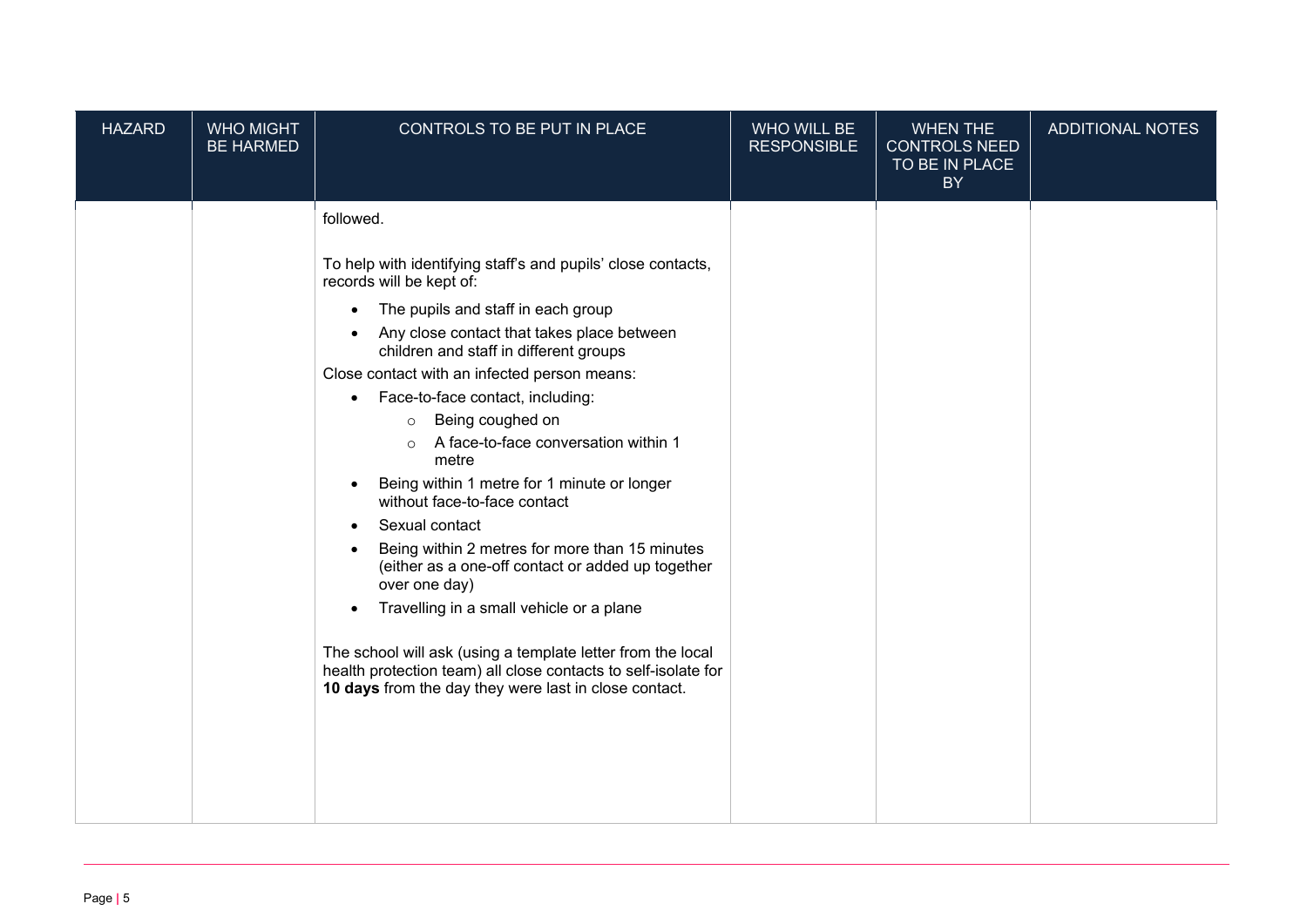| <b>HAZARD</b>                                                        | <b>WHO MIGHT</b><br><b>BE HARMED</b> | CONTROLS TO BE PUT IN PLACE                                                                                                                                                                                                                                                                                                                                                                                                                                                                                                                                                                                                                                                                                                                                                                                                                                                                                                                                                                                                                                                                                                                                                                                                                                                                                             | WHO WILL BE<br><b>RESPONSIBLE</b>               | <b>WHEN THE</b><br><b>CONTROLS NEED</b><br>TO BE IN PLACE<br><b>BY</b>         | <b>ADDITIONAL NOTES</b>                                                                                                                                                                                                                                                                                 |
|----------------------------------------------------------------------|--------------------------------------|-------------------------------------------------------------------------------------------------------------------------------------------------------------------------------------------------------------------------------------------------------------------------------------------------------------------------------------------------------------------------------------------------------------------------------------------------------------------------------------------------------------------------------------------------------------------------------------------------------------------------------------------------------------------------------------------------------------------------------------------------------------------------------------------------------------------------------------------------------------------------------------------------------------------------------------------------------------------------------------------------------------------------------------------------------------------------------------------------------------------------------------------------------------------------------------------------------------------------------------------------------------------------------------------------------------------------|-------------------------------------------------|--------------------------------------------------------------------------------|---------------------------------------------------------------------------------------------------------------------------------------------------------------------------------------------------------------------------------------------------------------------------------------------------------|
| Contact with<br>coronavirus<br>when getting<br>to and from<br>school |                                      | Everyone will be encouraged to walk or cycle into school,<br>and asked to avoid taking public transport during peak<br>times if possible. Sufficient bike storage is available on<br>the school sight.<br>The Academy has polled parents regarding transport to<br>school and is aware that 20% of students will need to use<br>public transport.<br>Anyone who needs to take public transport will be<br>referred to government guidance.<br>For dedicated school transport (i.e. buses, minivans and<br>Aspen 2 transport), discussions will be held with the<br>providers to make sure their staff:<br>• Follow hygiene rules<br>• Try to keep their distance from passengers where<br>possible<br>• Do not work if they or a member of their household<br>are displaying coronavirus symptoms<br>Ensure that all transport providers are following<br>the Kent Transport guidance<br>https://www.kelsi.org.uk/ data/assets/pdf file/00<br>11/110603/Transport-Guidance.pdf<br>In addition, the school will work with providers, pupils and<br>parents/carers as appropriate to ensure that, wherever<br>possible:<br>Pupils are grouped together on transport to reflect<br>$\bullet$<br>the groups that are adopted within school<br>Hand sanitiser is available upon boarding and/or<br>$\bullet$<br>disembarking | JFM, KCC and<br>external transport<br>providers | 1 <sup>st</sup> Sept 2020 with<br>amendments for 8 <sup>th</sup><br>March 2021 | Documentation<br>regarding Transport via<br>Stagecoach and<br>Britannia has been<br>shared with parents<br>during the final week of<br>the summer holiday.<br>All transport has<br>confirmed appropriate<br>procedures for school<br>transport are in place,<br>following the<br>governmental guidance. |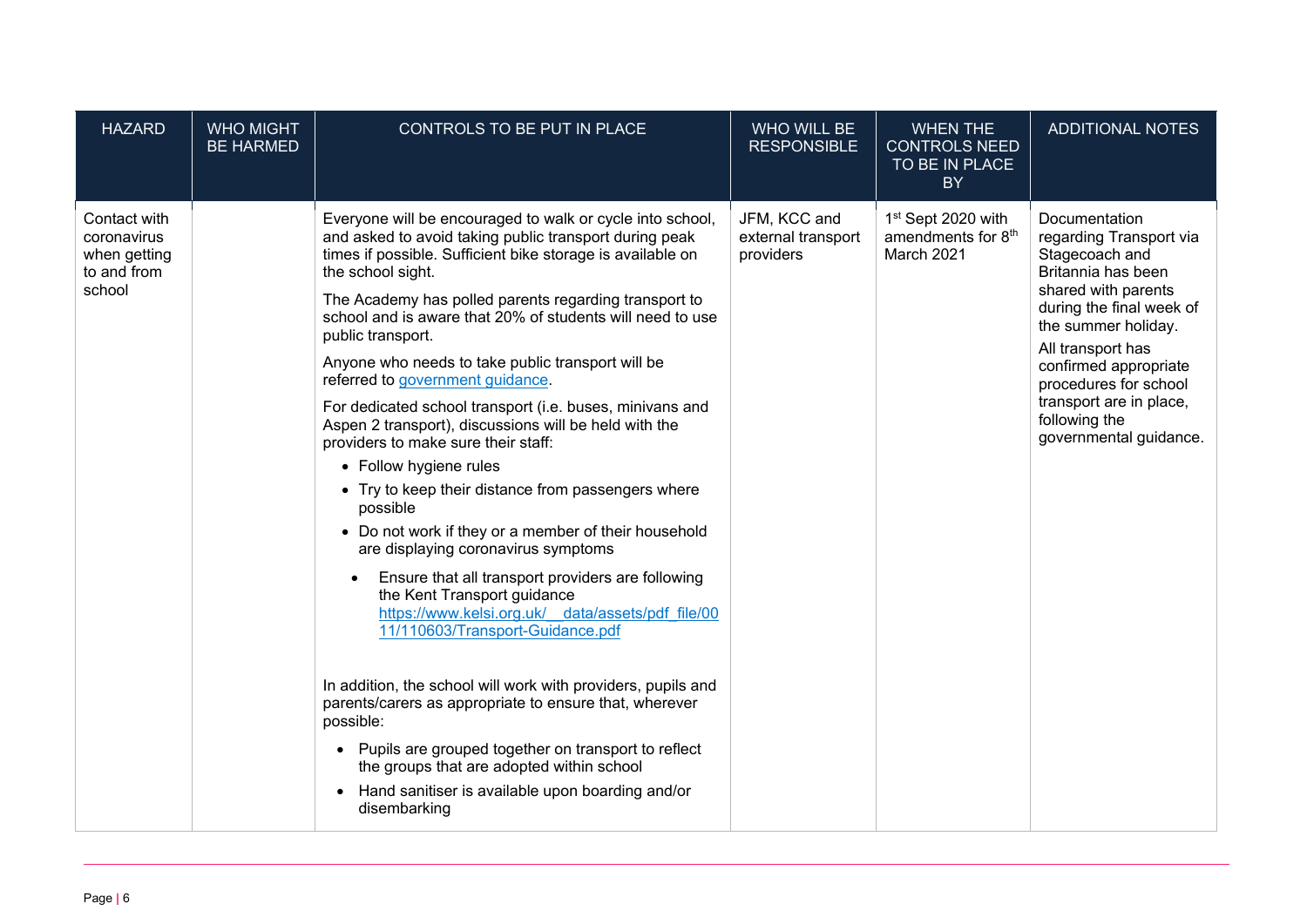| <b>HAZARD</b> | <b>WHO MIGHT</b><br><b>BE HARMED</b> | CONTROLS TO BE PUT IN PLACE                                                                                                                                                                                                                                                                                                                                                                                                                                                                                                                                                                                                                                                                                                                                                                                                                                                                                                                                                                                                                                                                                                                                                                                                                                                                                                                                                                                                                                                                                                                                                                                                                                                                               | WHO WILL BE<br><b>RESPONSIBLE</b> | <b>WHEN THE</b><br><b>CONTROLS NEED</b><br>TO BE IN PLACE<br>BY | <b>ADDITIONAL NOTES</b> |
|---------------|--------------------------------------|-----------------------------------------------------------------------------------------------------------------------------------------------------------------------------------------------------------------------------------------------------------------------------------------------------------------------------------------------------------------------------------------------------------------------------------------------------------------------------------------------------------------------------------------------------------------------------------------------------------------------------------------------------------------------------------------------------------------------------------------------------------------------------------------------------------------------------------------------------------------------------------------------------------------------------------------------------------------------------------------------------------------------------------------------------------------------------------------------------------------------------------------------------------------------------------------------------------------------------------------------------------------------------------------------------------------------------------------------------------------------------------------------------------------------------------------------------------------------------------------------------------------------------------------------------------------------------------------------------------------------------------------------------------------------------------------------------------|-----------------------------------|-----------------------------------------------------------------|-------------------------|
|               |                                      | There is additional cleaning of vehicles<br>$\bullet$<br>Queuing and boarding is well organised<br>$\bullet$<br>Pupils practise distancing within vehicles<br>$\bullet$<br>• Children over the age of 11 use face coverings<br>where appropriate, such as if they're likely to come<br>into very close contact with people outside of their<br>group or who they don't normally meet<br>Windows and ceiling vents are opened to maximise<br>$\bullet$<br>ventilation of fresh air from outside<br>Parents/carers who need to drop off and pick up pupils<br>will be told through messages and signage:<br>• Their allocated drop off and collection times, with<br>different groups being given different times<br>• The protocols for minimising adult to adult contact<br>with no parents being allowed access to the school<br>site without a prior appointment.<br>• Not to gather at entrance gates or doors, or enter the<br>site unless they have a pre-arranged appointment.<br>Everyone will be asked to keep on or put on a face<br>covering when arriving at school and moving around<br>indoors in places where social distancing is difficult to<br>maintain, such as in corridors, outside of classrooms and<br>in communal areas, unless they're exempt from wearing<br>one.<br>Everyone will also be asked to wear a face covering in<br>classrooms or during activities, unless social distancing<br>can be maintained or a face covering would impact on the<br>ability to take part in exercise or strenuous activity (or they<br>are exempt from wearing one).<br>Anyone wearing reusable face coverings will be expected<br>to bring a plastic bag to keep these in when not in use. |                                   |                                                                 |                         |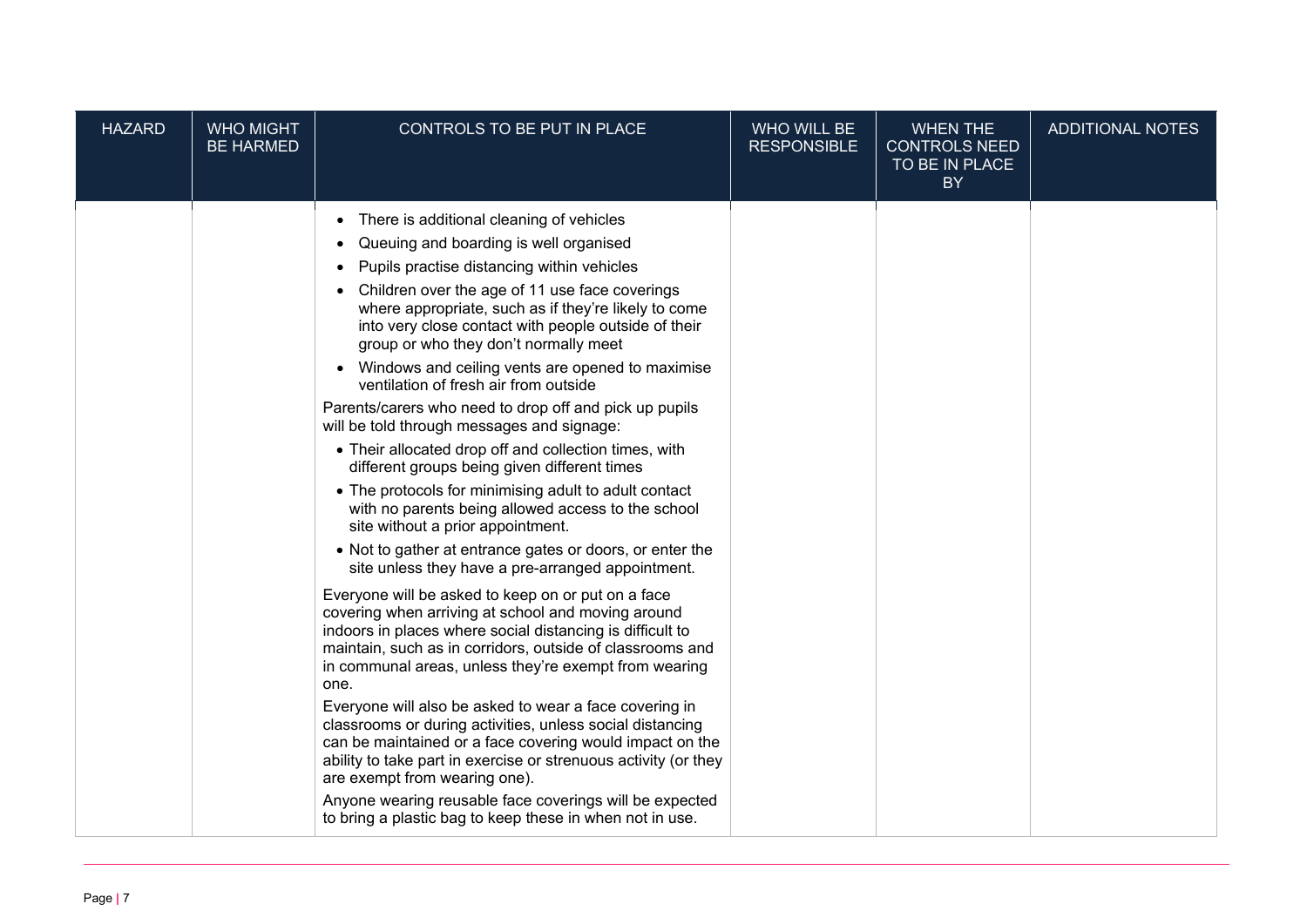| <b>HAZARD</b>                                                    | <b>WHO MIGHT</b><br><b>BE HARMED</b> | CONTROLS TO BE PUT IN PLACE                                                                                                                                                                                                                                                                                                                                                                                                                                                                                                                                                                                                                                                                                                                                                                                 | WHO WILL BE<br><b>RESPONSIBLE</b>                                                                  | <b>WHEN THE</b><br><b>CONTROLS NEED</b><br>TO BE IN PLACE<br><b>BY</b>         | <b>ADDITIONAL NOTES</b>                                                                                                                                                                                                      |
|------------------------------------------------------------------|--------------------------------------|-------------------------------------------------------------------------------------------------------------------------------------------------------------------------------------------------------------------------------------------------------------------------------------------------------------------------------------------------------------------------------------------------------------------------------------------------------------------------------------------------------------------------------------------------------------------------------------------------------------------------------------------------------------------------------------------------------------------------------------------------------------------------------------------------------------|----------------------------------------------------------------------------------------------------|--------------------------------------------------------------------------------|------------------------------------------------------------------------------------------------------------------------------------------------------------------------------------------------------------------------------|
|                                                                  |                                      | Disposable face coverings will be disposed of in a<br>covered bin.<br>Everyone will be asked to wash their hands before and<br>after putting on or removing a face covering.<br>Everyone will be made aware that they mustn't touch the<br>front of the covering during use or removal.<br>A supply of spare face coverings will be kept for anyone<br>who arrives without one or has a covering that's<br>unsafe to wear.                                                                                                                                                                                                                                                                                                                                                                                  |                                                                                                    |                                                                                |                                                                                                                                                                                                                              |
| Spreading<br>infection due<br>to touch,<br>sneezes and<br>coughs |                                      | Handwashing facilities will be provided. Where<br>handwashing facilities are not available multiple hand<br>sanitiser station have been created throughout the<br>academy<br>Everyone in school will:<br>• Frequently wash their hands with soap and water for<br>20 seconds and dry thoroughly using NHS guidelines,<br>or use alcohol-based hand sanitiser to cover all parts<br>of their hands<br>• Clean their hands on arrival, after breaks, if they<br>change rooms, before and after eating, and after<br>sneezing or coughing<br>• Be encouraged not to touch their mouth, eyes and<br>nose<br>• Use a tissue or elbow to cough or sneeze, and use<br>bins for tissue waste<br>Pupils will be encouraged to learn and practise these<br>habits in lessons and by posters put up across the school. | Iain Smith with<br>support from W<br>Newborn and<br>external security<br>and cleaning<br>providers | 1 <sup>st</sup> Sept 2020 with<br>amendments for 8 <sup>th</sup><br>March 2021 | As staff are moving<br>throughout the academy<br>each member of staff<br>will be provided with<br>individual hygiene<br>materials.<br>Staff should inform I<br>Smith if supplies have<br>run out and need to be<br>replaced. |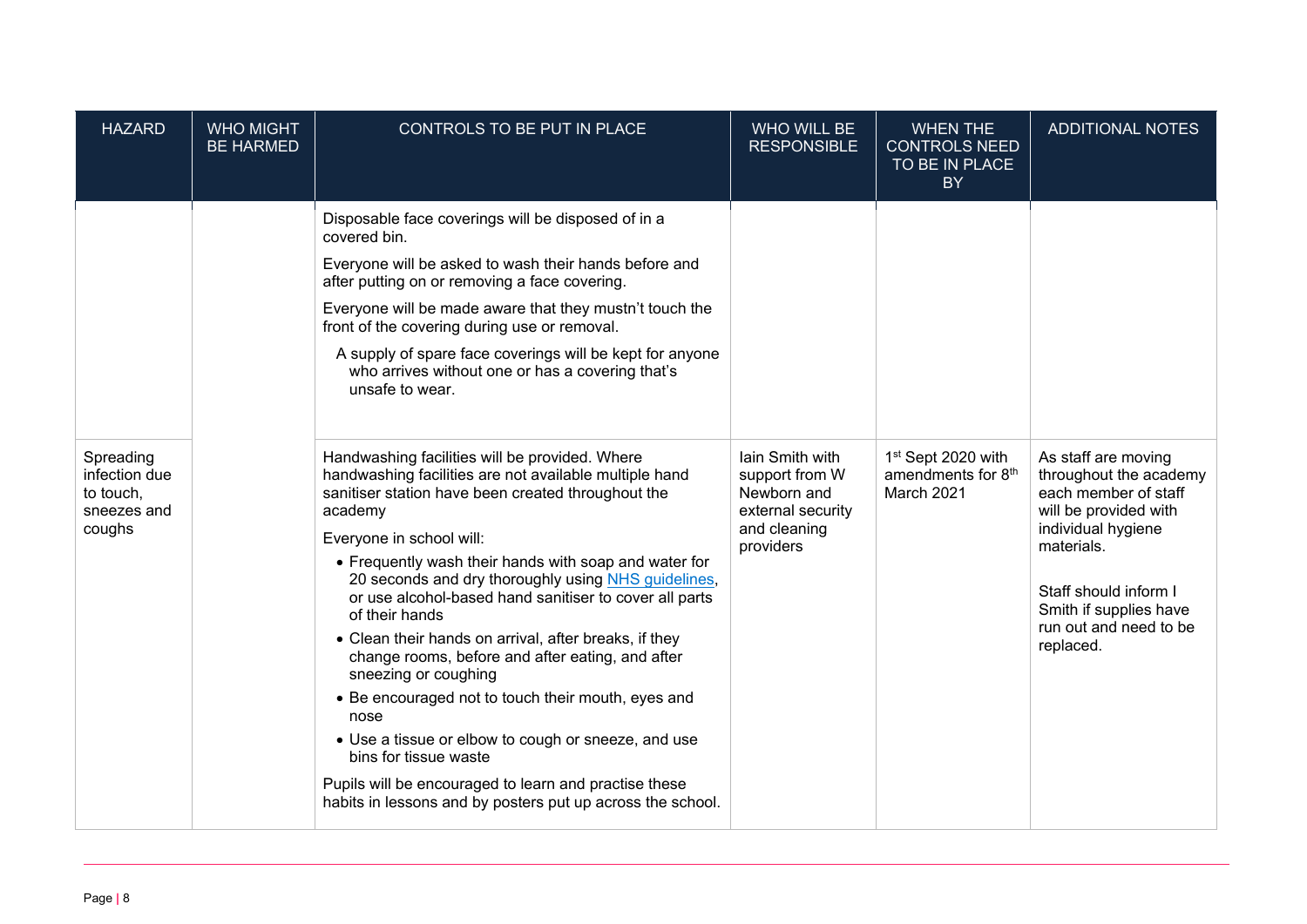| <b>HAZARD</b>                                                                   | <b>WHO MIGHT</b><br><b>BE HARMED</b> | CONTROLS TO BE PUT IN PLACE                                                                                                                                                                                                                                                                                                                                                                                                                                                                                                       | WHO WILL BE<br><b>RESPONSIBLE</b>                            | <b>WHEN THE</b><br><b>CONTROLS NEED</b><br>TO BE IN PLACE<br><b>BY</b>         | <b>ADDITIONAL NOTES</b>                                                                                                                                                                                                                                                                                         |
|---------------------------------------------------------------------------------|--------------------------------------|-----------------------------------------------------------------------------------------------------------------------------------------------------------------------------------------------------------------------------------------------------------------------------------------------------------------------------------------------------------------------------------------------------------------------------------------------------------------------------------------------------------------------------------|--------------------------------------------------------------|--------------------------------------------------------------------------------|-----------------------------------------------------------------------------------------------------------------------------------------------------------------------------------------------------------------------------------------------------------------------------------------------------------------|
|                                                                                 |                                      | Help will be available for any pupils who have trouble<br>cleaning their hands independently. Aspen students will<br>be supervised during hand washing with a hand wash<br>station available in each Aspen classroom.<br>Interaction with students who have difficulty maintaining<br>social distancing and/or good respiratory hygiene,<br>including student with complex needs who spit<br>uncontrollably or use saliva as a sensory stimulant,<br>should follow the guidelines set out in the Aspen 2<br>Operational guidance. |                                                              |                                                                                |                                                                                                                                                                                                                                                                                                                 |
|                                                                                 |                                      | Supplies for soap, hand sanitiser and disposable paper<br>towels and tissues will be topped up regularly and<br>monitored to make sure they're not close to running out.<br>Lidded bins for tissues, will be emptied throughout the<br>day.                                                                                                                                                                                                                                                                                       |                                                              |                                                                                |                                                                                                                                                                                                                                                                                                                 |
| Spreading<br>infection<br>through<br>contact with<br>coronavirus<br>on surfaces |                                      | Cleaning staff will regularly clean frequently touched<br>surfaces using standard cleaning products including:<br>• Banisters<br>• Classroom desks and tables<br>• Bathroom facilities (including taps and flush buttons)<br>• Door and window handles<br>$\bullet$ Furniture<br>• Light switches<br>• Reception desks<br>• Teaching and learning aids<br>• Books and games and other classroom-based<br>resources<br>• Computer equipment (including keyboards and                                                               | lain Smith<br>directing our<br>external cleaning<br>provider | 1 <sup>st</sup> Sept 2020 with<br>amendments for 8 <sup>th</sup><br>March 2021 | Both antibacterial spray<br>and disposal cloth are<br>available in each<br>classroom for staff to<br>sanitise teacher work<br>stations before and after<br>usage.<br>Staff should inform I<br>Smith if supplies have<br>run out and need to be<br>replaced.<br>Fingerprint scanners in<br>the canteen have been |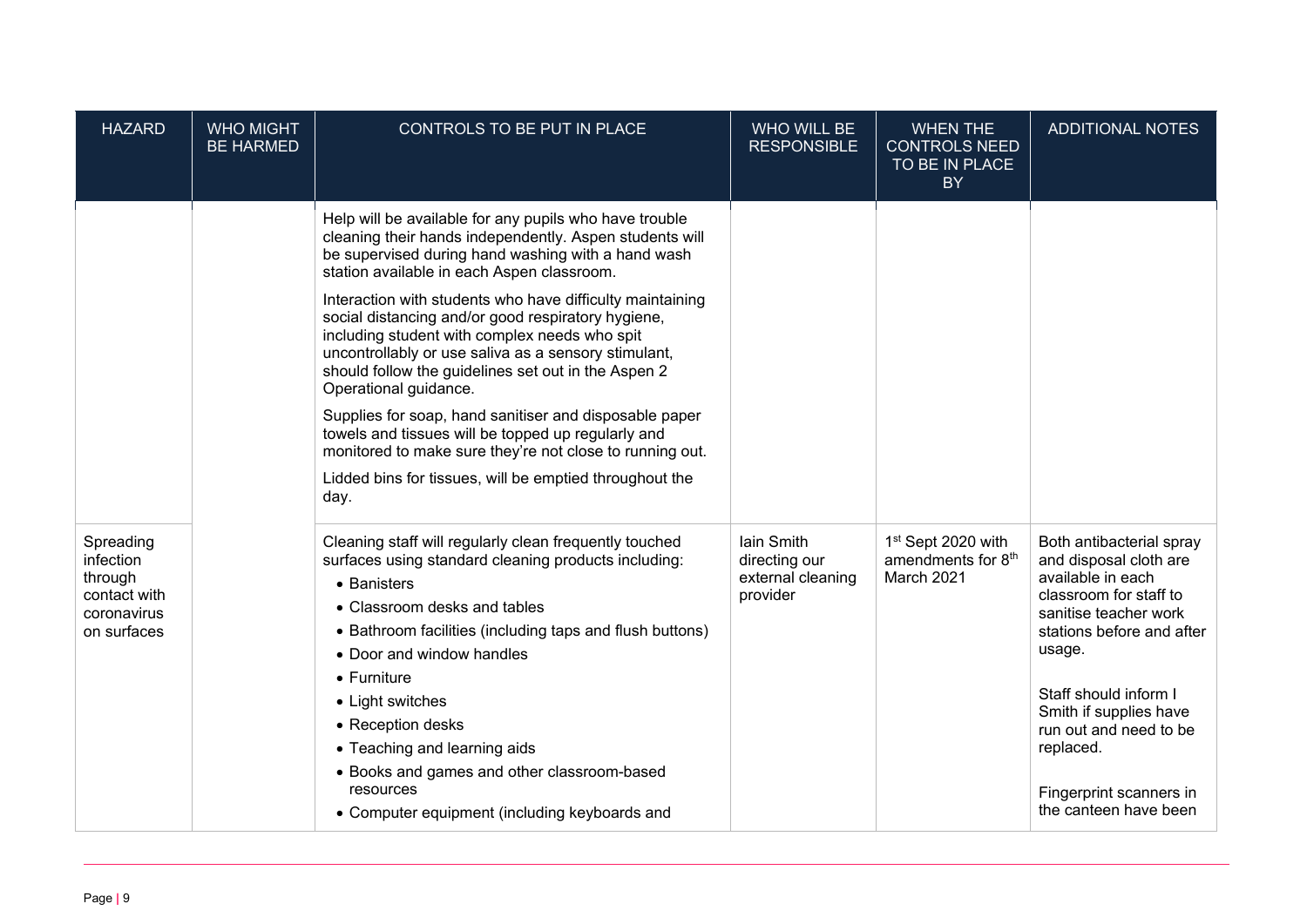| <b>HAZARD</b> | <b>WHO MIGHT</b><br><b>BE HARMED</b> | CONTROLS TO BE PUT IN PLACE                                                                                                                                                                                                                                                                                                                                                                                                                                                                                                                                                                                                                                                                                                                                                                                                                                                                                                                                                                                                                                                                                                                                                                                                                                                                                        | WHO WILL BE<br><b>RESPONSIBLE</b> | <b>WHEN THE</b><br><b>CONTROLS NEED</b><br>TO BE IN PLACE<br><b>BY</b> | <b>ADDITIONAL NOTES</b>                                                                                                                                                                                          |
|---------------|--------------------------------------|--------------------------------------------------------------------------------------------------------------------------------------------------------------------------------------------------------------------------------------------------------------------------------------------------------------------------------------------------------------------------------------------------------------------------------------------------------------------------------------------------------------------------------------------------------------------------------------------------------------------------------------------------------------------------------------------------------------------------------------------------------------------------------------------------------------------------------------------------------------------------------------------------------------------------------------------------------------------------------------------------------------------------------------------------------------------------------------------------------------------------------------------------------------------------------------------------------------------------------------------------------------------------------------------------------------------|-----------------------------------|------------------------------------------------------------------------|------------------------------------------------------------------------------------------------------------------------------------------------------------------------------------------------------------------|
|               |                                      | mouse)<br>• Sports equipment<br>• Hard toys<br>• Telephones<br>• Outdoor play equipment<br>Items that need laundering (e.g. towels, flannels, bedding)<br>will be washed regularly in accordance with the<br>manufacturer's instructions, on the warmest water setting.<br>These items will not be shared between children between<br>washes.<br>Pupils and parents/carers will be asked to limit the<br>amount of equipment they bring into school each day to<br>essentials like bags, lunch boxes, hats, coats, books,<br>stationery and mobile phones.<br>Areas of the school that are used by pupils will be<br>cleaned thoroughly at the end of the day. Two members<br>of the cleaning staff are now employed full time to ensure<br>that frequent use areas and touch surfaces are cleaned<br>frequently through the school day.<br>Areas of the school not in use will be shut off to make<br>cleaning more manageable.<br>Any resources shared between groups, such as sports,<br>art and science equipment, will be either:<br>• Cleaned frequently and meticulously, and always<br>between groups using them; or<br>• Rotated so they can be unused and out of reach for<br>48 hours (72 hours for plastics) between use by<br>different groups<br>The same rules will be followed for books and other |                                   |                                                                        | replaced with a fob<br>systems for contactless<br>payment. A new<br>noncontact sign in<br>system has been<br>installed at the main<br>school entrance and<br>Aspen entrance for staff<br>and sixth form students |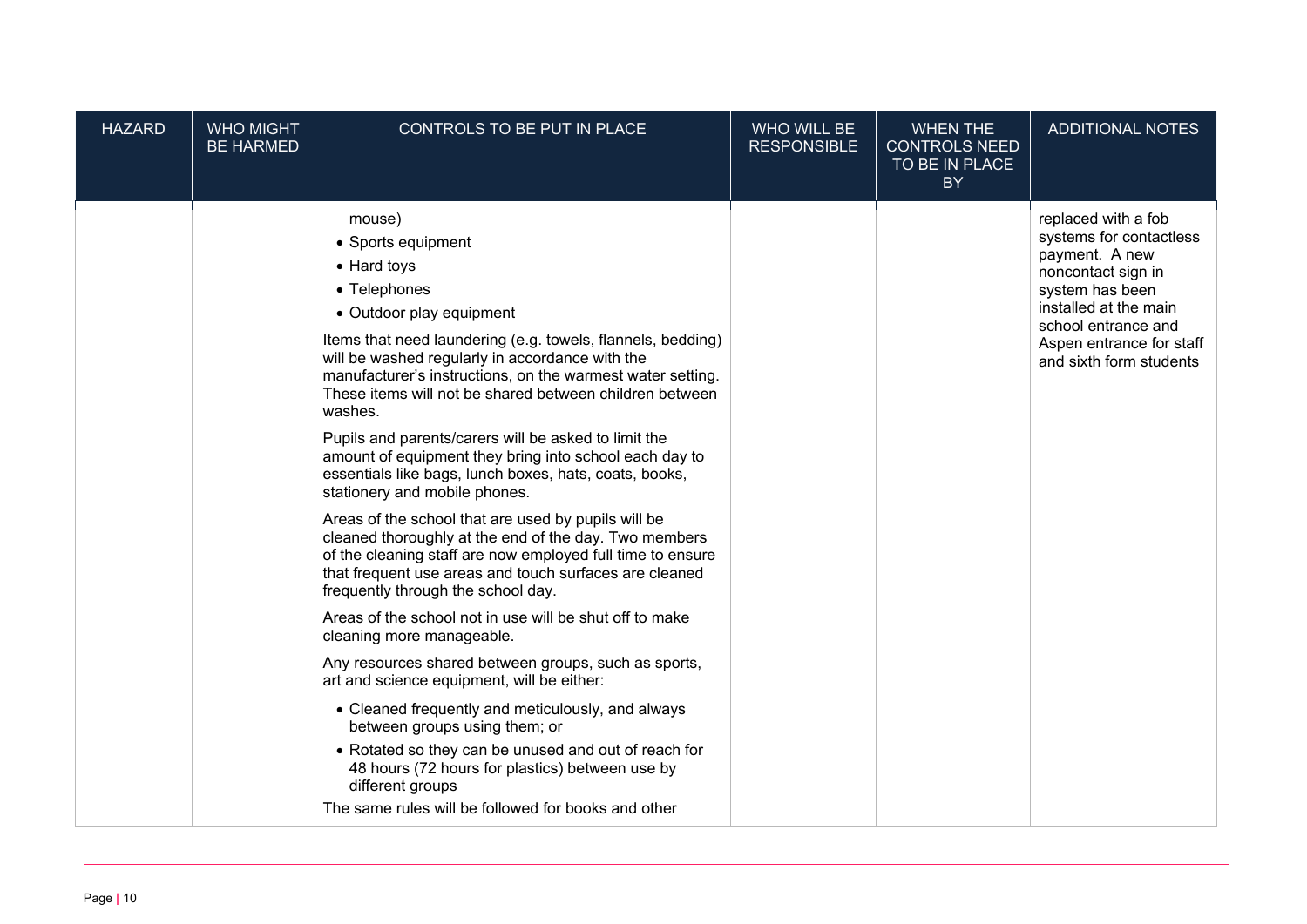| <b>HAZARD</b> | <b>WHO MIGHT</b><br><b>BE HARMED</b> | CONTROLS TO BE PUT IN PLACE                                                                                                                                                                                                                                                                                                                                                                          | WHO WILL BE<br><b>RESPONSIBLE</b> | <b>WHEN THE</b><br><b>CONTROLS NEED</b><br>TO BE IN PLACE<br>BY | <b>ADDITIONAL NOTES</b> |
|---------------|--------------------------------------|------------------------------------------------------------------------------------------------------------------------------------------------------------------------------------------------------------------------------------------------------------------------------------------------------------------------------------------------------------------------------------------------------|-----------------------------------|-----------------------------------------------------------------|-------------------------|
|               |                                      | shared resources that pupils or staff take home. However,<br>unnecessary sharing will be avoided, especially where it<br>doesn't contribute to pupil education and development.                                                                                                                                                                                                                      |                                   |                                                                 |                         |
|               |                                      | Individual and very frequently used equipment, like pens<br>and pencils, will not be shared. Some essential items<br>have been placed in each classroom for emergency use<br>and should be cleaned by the student after use using the<br>antibacterial spray and disposable cloth provided after<br>use before returning to the tray. Staff will not handle any<br>stationary items within the tray. |                                   |                                                                 |                         |
|               |                                      | Therapy equipment, such as physiotherapy or sensory<br>equipment, will be cleaned between each use. If this is<br>not possible or practical, it will be:                                                                                                                                                                                                                                             |                                   |                                                                 |                         |
|               |                                      | • Restricted to one user; or                                                                                                                                                                                                                                                                                                                                                                         |                                   |                                                                 |                         |
|               |                                      | Rotated so it can be unused for 48 hours (72<br>hours for plastics) between use by different<br>individuals                                                                                                                                                                                                                                                                                          |                                   |                                                                 |                         |
|               |                                      | Shared rooms, such as halls and dining areas, will be<br>cleaned between different groups using them, however<br>the canteen will have no seating facility and students will<br>be expected to return to their tutor room after they have<br>purchased food from the canteen.                                                                                                                        |                                   |                                                                 |                         |
|               |                                      | If a person with coronavirus symptoms comes into school,<br>a deep clean will take place in the areas that the person<br>has been in, following decontamination guidance.                                                                                                                                                                                                                            |                                   |                                                                 |                         |
|               |                                      | Cleaning supplies will be topped up regularly and<br>monitored to make sure they're not close to running out.                                                                                                                                                                                                                                                                                        |                                   |                                                                 |                         |
|               |                                      | Teachers will wash their hands and surfaces before and<br>after handling pupils' books.                                                                                                                                                                                                                                                                                                              |                                   |                                                                 |                         |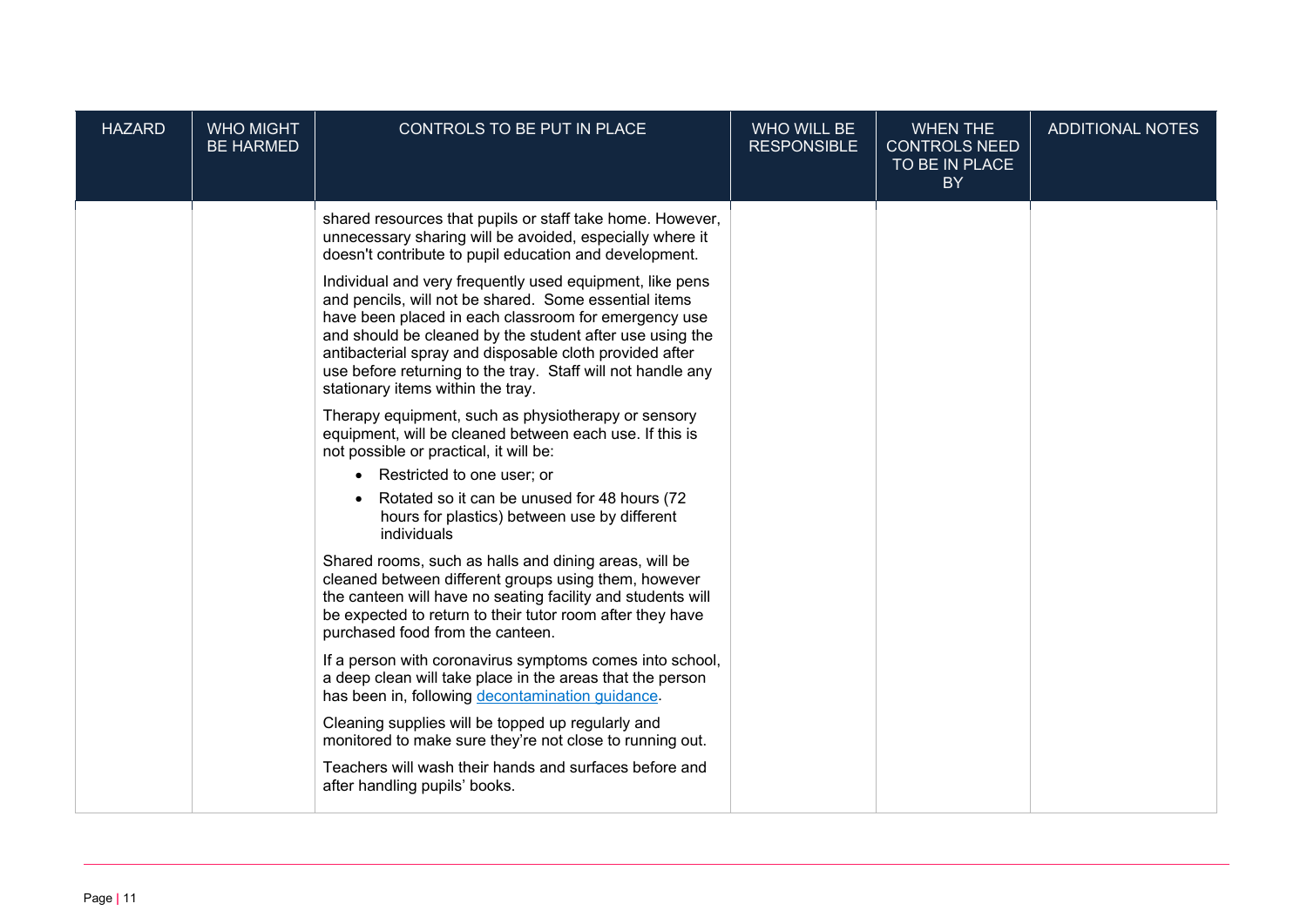| <b>HAZARD</b>                                                                                                       | <b>WHO MIGHT</b><br><b>BE HARMED</b> | CONTROLS TO BE PUT IN PLACE                                                                                                                                                                                                                                                                                                                                                                                                                                                                                                                                                                                                                                                                                                                                                                                                                                                                                                                                                                                                                                                                                                                                                                                                                                                                                                                                                                                                                                                                                                                                                                                                                                                                           | WHO WILL BE<br><b>RESPONSIBLE</b> | <b>WHEN THE</b><br><b>CONTROLS NEED</b><br>TO BE IN PLACE<br><b>BY</b>         | <b>ADDITIONAL NOTES</b>                                                                                                                                                                                                                                                              |
|---------------------------------------------------------------------------------------------------------------------|--------------------------------------|-------------------------------------------------------------------------------------------------------------------------------------------------------------------------------------------------------------------------------------------------------------------------------------------------------------------------------------------------------------------------------------------------------------------------------------------------------------------------------------------------------------------------------------------------------------------------------------------------------------------------------------------------------------------------------------------------------------------------------------------------------------------------------------------------------------------------------------------------------------------------------------------------------------------------------------------------------------------------------------------------------------------------------------------------------------------------------------------------------------------------------------------------------------------------------------------------------------------------------------------------------------------------------------------------------------------------------------------------------------------------------------------------------------------------------------------------------------------------------------------------------------------------------------------------------------------------------------------------------------------------------------------------------------------------------------------------------|-----------------------------------|--------------------------------------------------------------------------------|--------------------------------------------------------------------------------------------------------------------------------------------------------------------------------------------------------------------------------------------------------------------------------------|
| Spreading<br>infection due<br>to excessive<br>contact and<br>mixing<br>between<br>pupils and<br>staff in<br>lessons |                                      | Pupils in Key Stage 3 will be kept to their class groups,<br>whenever possible, however there will be movement<br>between classes to allow for appropriate setting and<br>subject rotas. Pupils in Key Stage 4 and Key Stage 5 will<br>be kept to their year groups. Pupils within Aspen 2 are a<br>separate 'pod' to the main academy.<br>Where pupils are old enough and capable enough, they<br>will be taught and reminded to maintain their distance and<br>not touch staff or peers.<br>Pupils will be seated side-by-side and facing forwards,<br>and unnecessary furniture will be moved out of<br>classrooms to allow for this.<br>We will keep pupils in their groups for most of the<br>classroom time, but will allow mixing in wider groups<br>where necessary (e.g. to deliver specialist teaching).<br>We will follow the government's <i>guidance</i> for lessons<br>involving drama, singing, chanting, shouting or playing<br>instruments (particularly wind or brass instruments).<br>These will take place outside wherever possible. If taking<br>place inside, larger, well-ventilated rooms will be used<br>and the number of people will be limited to allow for social<br>distancing.<br>Any background or accompanying music will be kept to<br>levels which don't require teachers or other performers to<br>raise their voices if they don't have to. Microphones will<br>be used to avoid the need for shouting or prolonged<br>periods of loud speaking or singing. Where possible,<br>microphones, instruments or other equipment won't be<br>shared.<br>During music lessons and performances, pupils will be<br>positioned either back-to-back or side-to-side at an | Jamie MacLean +<br><b>SLT</b>     | 1 <sup>st</sup> Sept 2020 with<br>amendments for 8 <sup>th</sup><br>March 2021 | Specialist teaching<br>spaces such as Music<br>have been duel<br>timetables so students<br>in KS4 & 5 have access<br>to facilities when it is<br>necessary. All facilities<br>will be cleaned<br>throughout after use and<br>before an alternative<br>pod group use the<br>facility. |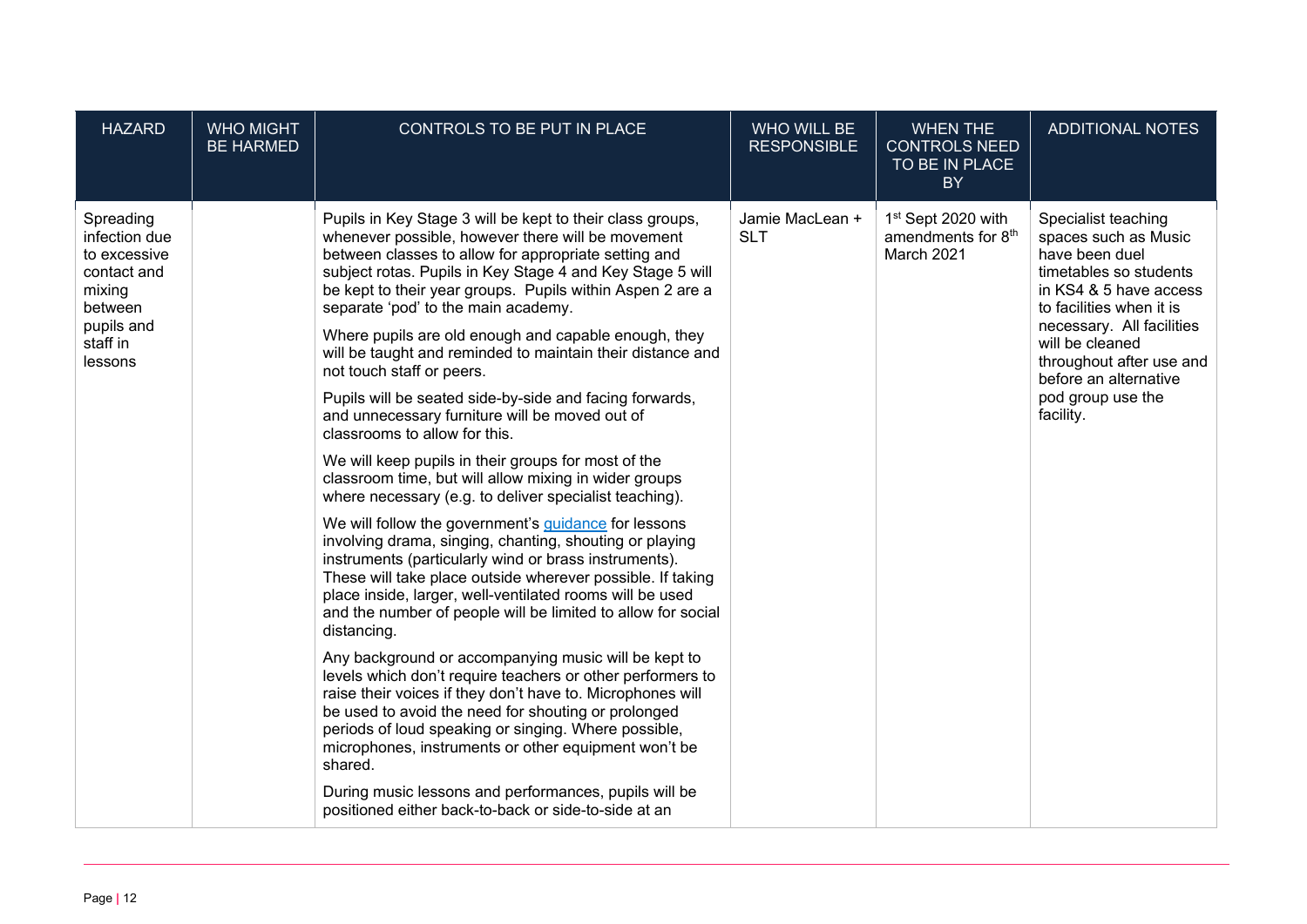| <b>HAZARD</b> | <b>WHO MIGHT</b><br><b>BE HARMED</b> | CONTROLS TO BE PUT IN PLACE                                                                                                                                                                                                                                                                                                                                                                      | WHO WILL BE<br><b>RESPONSIBLE</b> | <b>WHEN THE</b><br><b>CONTROLS NEED</b><br>TO BE IN PLACE<br><b>BY</b> | <b>ADDITIONAL NOTES</b> |
|---------------|--------------------------------------|--------------------------------------------------------------------------------------------------------------------------------------------------------------------------------------------------------------------------------------------------------------------------------------------------------------------------------------------------------------------------------------------------|-----------------------------------|------------------------------------------------------------------------|-------------------------|
|               |                                      | appropriate distance. Singing or instrument playing will<br>only take place in assemblies if there's enough natural<br>airflow and space to allow for strict social distancing<br>between each person (at least 10l/s/person natural airflow<br>for all present, including audiences).                                                                                                           |                                   |                                                                        |                         |
|               |                                      | We will not host performances with an audience.                                                                                                                                                                                                                                                                                                                                                  |                                   |                                                                        |                         |
|               |                                      | For physical activity, we will follow the same guidance for<br>cleaning equipment and grouping pupils as in all areas of<br>the school. Outdoor sports will be prioritised where<br>possible - where it is not, we'll use large indoor spaces<br>with sufficient ventilation. Distance between pupils will be<br>maximised as much as possible.                                                  |                                   |                                                                        |                         |
|               |                                      | For team sports, we will follow the government guidance<br>on team sport. We will not compete with other schools<br>until wider grassroots sport for under 18s is allowed.                                                                                                                                                                                                                       |                                   |                                                                        |                         |
|               |                                      | Staff can work across different groups in order to deliver<br>the school timetable, but they will keep their distance from<br>pupils and other staff as much as they can (ideally 2<br>metres apart). This won't always be possible, particularly<br>when working with younger children, but close face-to-<br>face contact will be avoided, and time spent within 1<br>metre will be minimised. |                                   |                                                                        |                         |
|               |                                      | Any pupils with complex needs or who need close contact<br>care will have the same support as normal as distancing<br>isn't possible here. Staff will be rigorous about hand<br>washing and respiratory hygiene. Please see the Aspen 2<br>Operational guidance for specific details regarding social<br>distancing and PPE.                                                                     |                                   |                                                                        |                         |
|               |                                      | Supply teachers, peripatetic teachers and other<br>temporary staff will be told to minimise contact and<br>maintain as much distance as possible from other staff.                                                                                                                                                                                                                               |                                   |                                                                        |                         |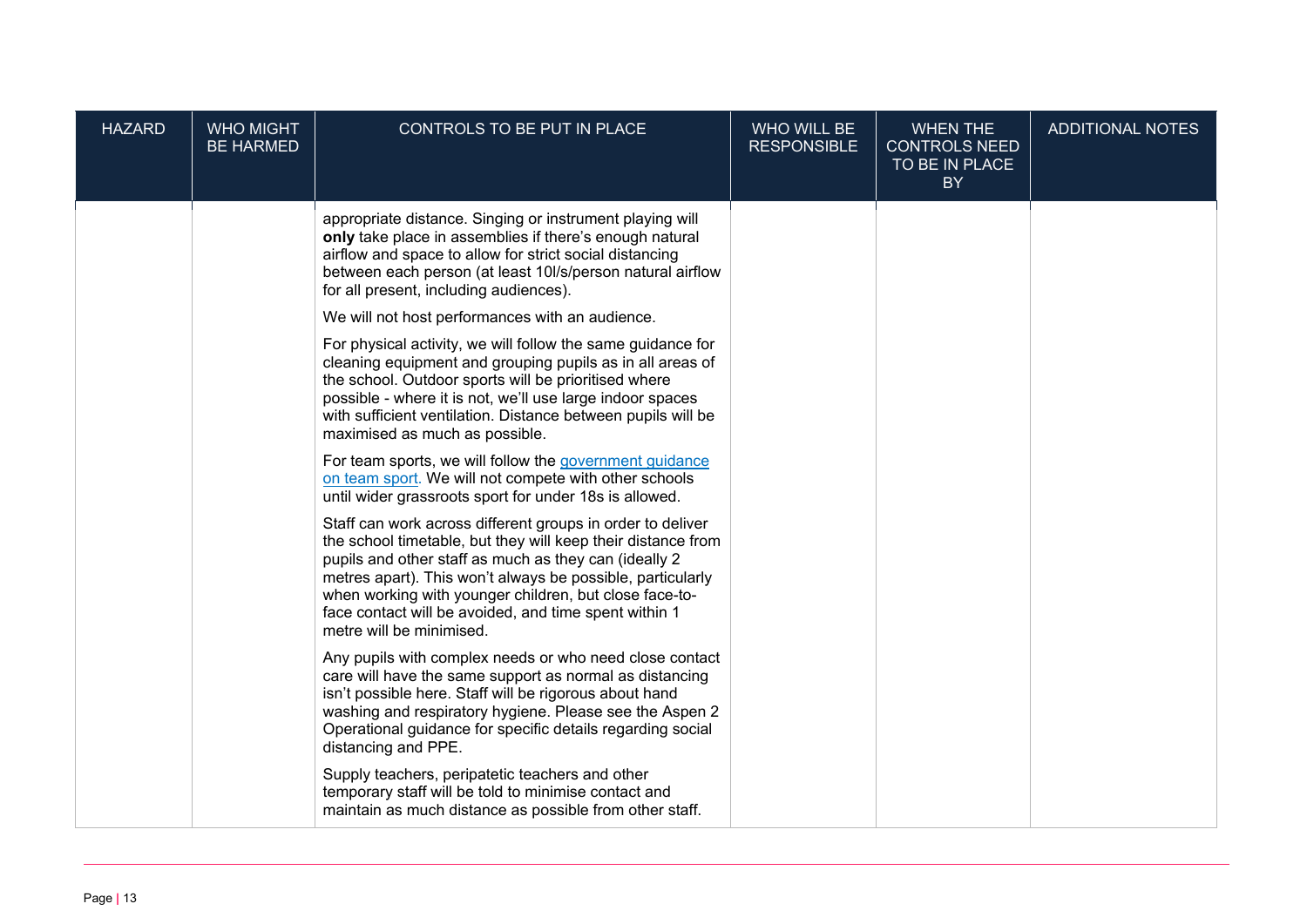| <b>HAZARD</b>                                                                                                                                | <b>WHO MIGHT</b><br><b>BE HARMED</b> | CONTROLS TO BE PUT IN PLACE                                                                                                                                                                                                                                                                                                                                                                                                                                                                                                                                                                                                                                                                                                                                                                                                                                    | WHO WILL BE<br><b>RESPONSIBLE</b> | <b>WHEN THE</b><br><b>CONTROLS NEED</b><br>TO BE IN PLACE<br><b>BY</b> | ADDITIONAL NOTES |
|----------------------------------------------------------------------------------------------------------------------------------------------|--------------------------------------|----------------------------------------------------------------------------------------------------------------------------------------------------------------------------------------------------------------------------------------------------------------------------------------------------------------------------------------------------------------------------------------------------------------------------------------------------------------------------------------------------------------------------------------------------------------------------------------------------------------------------------------------------------------------------------------------------------------------------------------------------------------------------------------------------------------------------------------------------------------|-----------------------------------|------------------------------------------------------------------------|------------------|
|                                                                                                                                              |                                      | The number of temporary staff entering the school<br>premises will be kept to a minimum. These staff will also<br>participate in the school's rapid testing programme, as<br>outlined for other staff/pupils above.<br>Specialists, therapists, clinicians and other support staff<br>for pupils with SEND should provide interventions as<br>usual. These staff will be advised to be rigorous about<br>hand washing and respiratory hygiene.<br>Social Workers, CP officers and Early Help workers<br>should provide interventions as usual. These staff will be<br>advised to be rigorous about hand washing and<br>respiratory hygiene.                                                                                                                                                                                                                    |                                   |                                                                        |                  |
| Spreading<br>infection due<br>to excessive<br>contact and<br>mixing<br>between<br>pupils and<br>staff around<br>and outside of<br>the school |                                      | Pupils will be kept in their pod groups at all times each<br>day, and be kept separate from other groups<br>Everyone will also be asked to wear face coverings in<br>classrooms or during activities, unless social distancing<br>can be maintained or the face covering would impact on<br>the ability to take part in exercise or strenuous activity (or<br>they're exempt from wearing one).<br>Everyone will be given clear instructions about how to put<br>on, remove and store/dispose of face coverings safely.<br>Pupils who routinely attend other settings on a part-time<br>basis, such as an alternative provision setting, should be<br>able to continue attending both settings. The school will<br>work with these other settings to work out a system to<br>keep these pupils safe.<br>Pupil groups will have staggered timetables, including | Jamie MacLean +<br><b>SLT</b>     | 1 <sup>st</sup> Sept 2020 with<br>amendments for 8th<br>March 2021     |                  |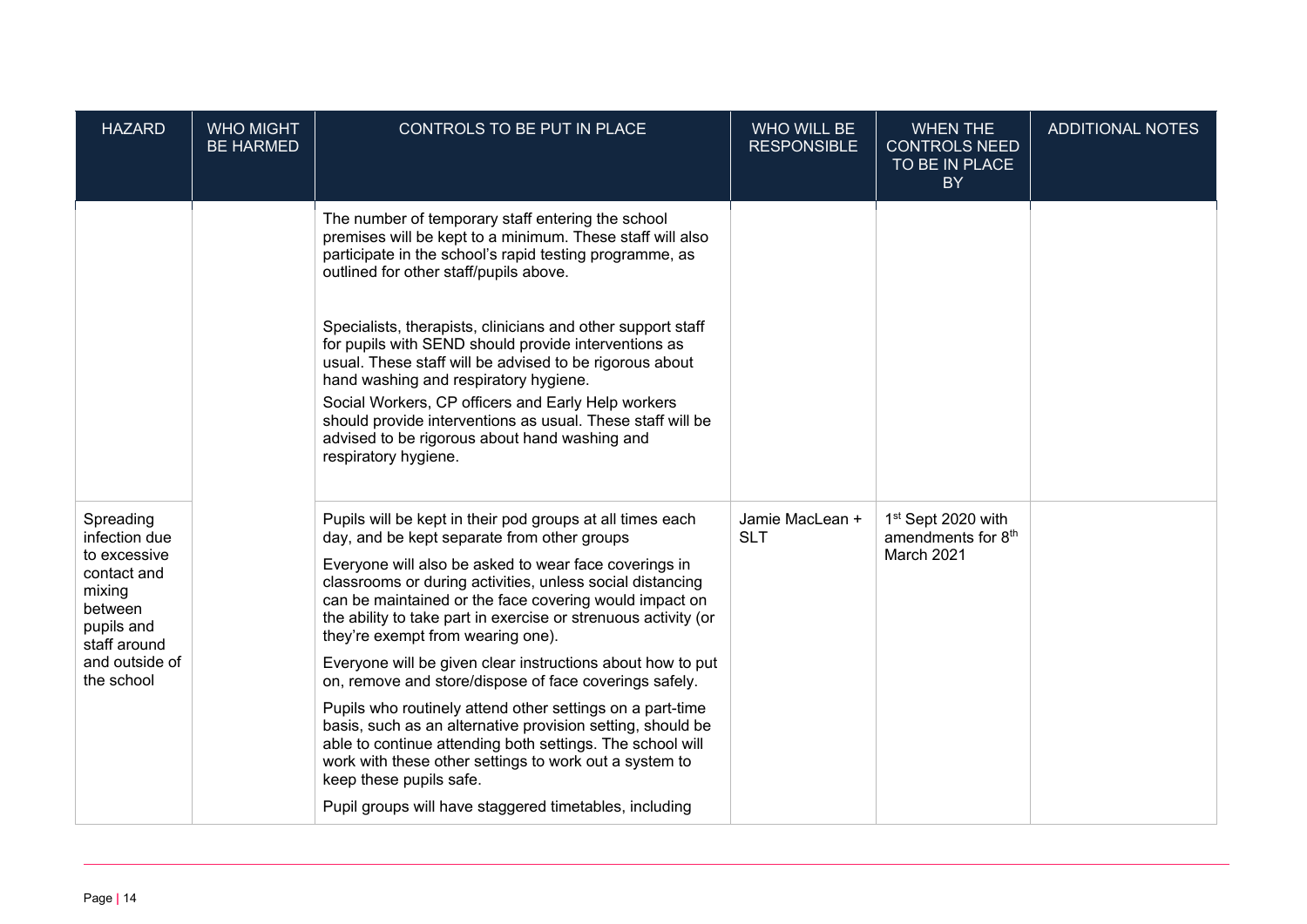| <b>HAZARD</b> | <b>WHO MIGHT</b><br><b>BE HARMED</b> | CONTROLS TO BE PUT IN PLACE                                                                                                                                                                                                                                                                                                                                                                                | WHO WILL BE<br><b>RESPONSIBLE</b> | <b>WHEN THE</b><br><b>CONTROLS NEED</b><br>TO BE IN PLACE<br>BY | <b>ADDITIONAL NOTES</b> |
|---------------|--------------------------------------|------------------------------------------------------------------------------------------------------------------------------------------------------------------------------------------------------------------------------------------------------------------------------------------------------------------------------------------------------------------------------------------------------------|-----------------------------------|-----------------------------------------------------------------|-------------------------|
|               |                                      | lunch times to avoid too many pupils being in one place at<br>the same time. The school day has been amended to<br>accommodate this and timetable plans have been shared<br>with all staff and parents                                                                                                                                                                                                     |                                   |                                                                 |                         |
|               |                                      | Movement around the school site will be kept to a<br>minimum.                                                                                                                                                                                                                                                                                                                                              |                                   |                                                                 |                         |
|               |                                      | Pupils will be supervised at all times to ensure mixing<br>between groups doesn't occur, and they will be reminded<br>about the rules throughout the day.                                                                                                                                                                                                                                                  |                                   |                                                                 |                         |
|               |                                      | One way systems are not necessary as the school has<br>been divided into separate pods with their own water,<br>teaching and toilet facilities.                                                                                                                                                                                                                                                            |                                   |                                                                 |                         |
|               |                                      | All shared rooms, such as sport halls, will be kept at half<br>capacity to allow groups to keep apart when using them.<br>They will be cleaned between each use. As this is not<br>possible in our school canteen due to its design, students<br>will access food, staggered through the 1hr lunch slot and<br>consume any food purchased in their form room under<br>the supervision of their form tutor. |                                   |                                                                 |                         |
|               |                                      | Toilet use will be managed to avoid crowding with<br>students being allowed to access the toilets during lesson<br>time but only 1 student per a class at any one time.<br>Toilets have been allocated to pods.                                                                                                                                                                                            |                                   |                                                                 |                         |
|               |                                      | Staff use of staff rooms and offices will be staggered to<br>limit occupancy and additional staffing spaces have been<br>provided as per the Operational guidance and staff must<br>wear face masks whilst occupying these spaces.                                                                                                                                                                         |                                   |                                                                 |                         |
|               |                                      | Visitors to the site, such as contractors, will have<br>guidance on physical distancing and hygiene explained to<br>them on or before arrival. Visits will happen outside of<br>school hours wherever possible. A record will be kept of                                                                                                                                                                   |                                   |                                                                 |                         |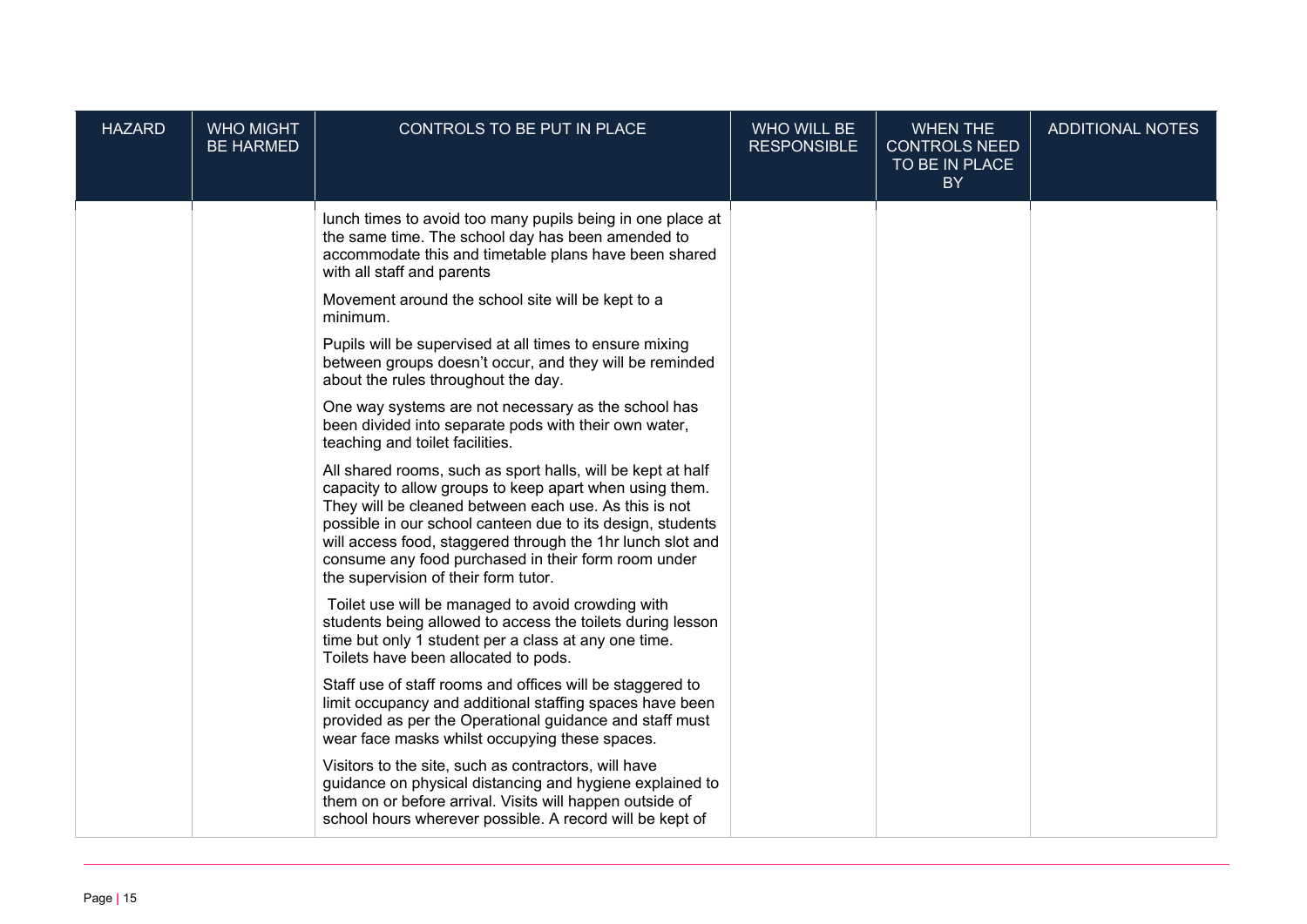| <b>HAZARD</b>                                              | <b>WHO MIGHT</b><br><b>BE HARMED</b> | CONTROLS TO BE PUT IN PLACE                                                                                                                                                                                                                                                                                                                                                                                                                                                                                                                                                                                                                                                                                                                                                                                                                                                                                                                                                               | WHO WILL BE<br><b>RESPONSIBLE</b> | <b>WHEN THE</b><br><b>CONTROLS NEED</b><br>TO BE IN PLACE<br><b>BY</b>         | <b>ADDITIONAL NOTES</b>                                                                                                                                                                                                                                                                                                                                                             |
|------------------------------------------------------------|--------------------------------------|-------------------------------------------------------------------------------------------------------------------------------------------------------------------------------------------------------------------------------------------------------------------------------------------------------------------------------------------------------------------------------------------------------------------------------------------------------------------------------------------------------------------------------------------------------------------------------------------------------------------------------------------------------------------------------------------------------------------------------------------------------------------------------------------------------------------------------------------------------------------------------------------------------------------------------------------------------------------------------------------|-----------------------------------|--------------------------------------------------------------------------------|-------------------------------------------------------------------------------------------------------------------------------------------------------------------------------------------------------------------------------------------------------------------------------------------------------------------------------------------------------------------------------------|
|                                                            |                                      | all visitors.<br>If an FSM student is isolating vouchers will be posted<br>home. Where vouchers are not applicable or a parent<br>requests a food package, they will be expected to access<br>the school site to collect their package from reception. In<br>exceptional circumstances members of the site team or<br>SLT will deliver a food package, during both these<br>interactions all social distancing rules will be adhered to.<br>The academy will not run domestic school trips for the<br>foreseeable future.                                                                                                                                                                                                                                                                                                                                                                                                                                                                 |                                   |                                                                                |                                                                                                                                                                                                                                                                                                                                                                                     |
| Spreading<br>infection due<br>to the school<br>environment |                                      | Checks to the premises will be done to make sure the<br>school is up to health and safety standards.<br>Fire, first aid and emergency procedures will be reviewed<br>to make sure they can still be followed with limited staff<br>and changes to how the school space is being used.<br>This will include checking that all fire doors are<br>operational at all times, and that the fire alarm system and<br>emergency lights have been tested and are fully<br>operational. Emergency fire drills will be carried out as<br>normal with adjustments made to allow for social<br>distancing.<br>Areas in use will be well ventilated by:<br>Using ventilation units - if possible, systems will<br>$\bullet$<br>be adjusted to full fresh air or, if not, then<br>systems will operate as normal as long as they<br>are within a single room and supplemented by an<br>outdoor air supply. These systems will be<br>maintained in accordance with the manufacturers'<br>recommendations | <b>lain Smith</b>                 | 1 <sup>st</sup> Sept 2020 with<br>amendments for 8 <sup>th</sup><br>March 2021 | Many classrooms with<br>the academy do not<br>have external windows<br>but are equipped with<br>air circulation systems.<br>All systems have been<br>serviced with additional<br>fans fitted to ensure<br>good circulation of fresh<br>air into the building.<br>Additional play space<br>has been allocated to<br>Aspen students, utilising<br>the Aspen carpark<br>grassed areas. |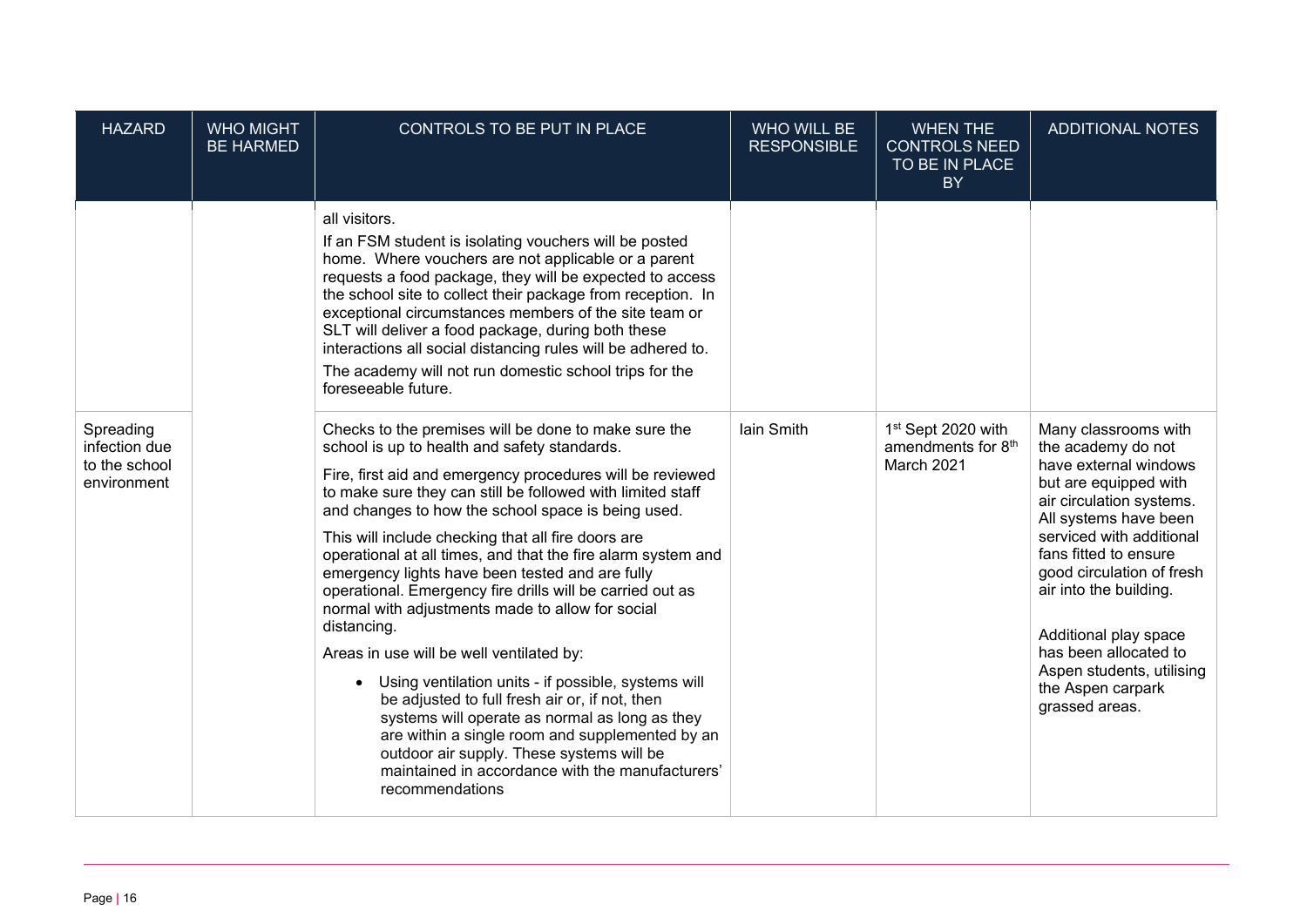| <b>HAZARD</b>                                             | <b>WHO MIGHT</b><br><b>BE HARMED</b> | CONTROLS TO BE PUT IN PLACE                                                                                                                                                                                                                                                                                                                                                                                                                                                                                                                                                                                                                                                                                                                                                                                                                                                                                                                                                                                                                                                                                                | WHO WILL BE<br><b>RESPONSIBLE</b> | <b>WHEN THE</b><br><b>CONTROLS NEED</b><br>TO BE IN PLACE<br><b>BY</b> | <b>ADDITIONAL NOTES</b> |
|-----------------------------------------------------------|--------------------------------------|----------------------------------------------------------------------------------------------------------------------------------------------------------------------------------------------------------------------------------------------------------------------------------------------------------------------------------------------------------------------------------------------------------------------------------------------------------------------------------------------------------------------------------------------------------------------------------------------------------------------------------------------------------------------------------------------------------------------------------------------------------------------------------------------------------------------------------------------------------------------------------------------------------------------------------------------------------------------------------------------------------------------------------------------------------------------------------------------------------------------------|-----------------------------------|------------------------------------------------------------------------|-------------------------|
|                                                           |                                      | Opening windows<br>$\bullet$<br>Propping open internal and external doors, where<br>fire safety and safeguarding wouldn't be<br>compromised<br>A comfortable temperature will be maintained alongside<br>increased ventilation by:<br>• Opening high level windows in preference to low<br>level to reduce draughts<br>• Providing flexibility to allow additional, suitable<br>indoor clothing<br>• Increasing the level of ventilation while spaces are<br>unoccupied (e.g. between classes, during break<br>and lunch, when a room is unused). This means<br>keeping windows slightly open while the room is<br>occupied and opening more widely while<br>unoccupied<br>• Rearranging furniture where possible to avoid<br>direct drafts<br>The use of lifts will be avoided unless essential.<br>Lidded bins will be provided in classrooms and other key<br>locations to dispose of tissues and any other waste.<br>Outdoor space will be used for exercise and breaks, and<br>for education where possible. These spaces have been<br>allocated to year group pods to ensure distancing<br>between pods is possible. |                                   |                                                                        |                         |
| Spreading<br>infection due<br>to excessive<br>contact and |                                      | Where possible, all meetings will be conducted by<br>telephone or using video conferencing. This includes<br>meetings with staff, parents/carers, visitors and<br>governors.                                                                                                                                                                                                                                                                                                                                                                                                                                                                                                                                                                                                                                                                                                                                                                                                                                                                                                                                               | Jamie MacLean +<br>IT staff       | 1st Sept 2020 with<br>amendments for 8 <sup>th</sup><br>March 2021     |                         |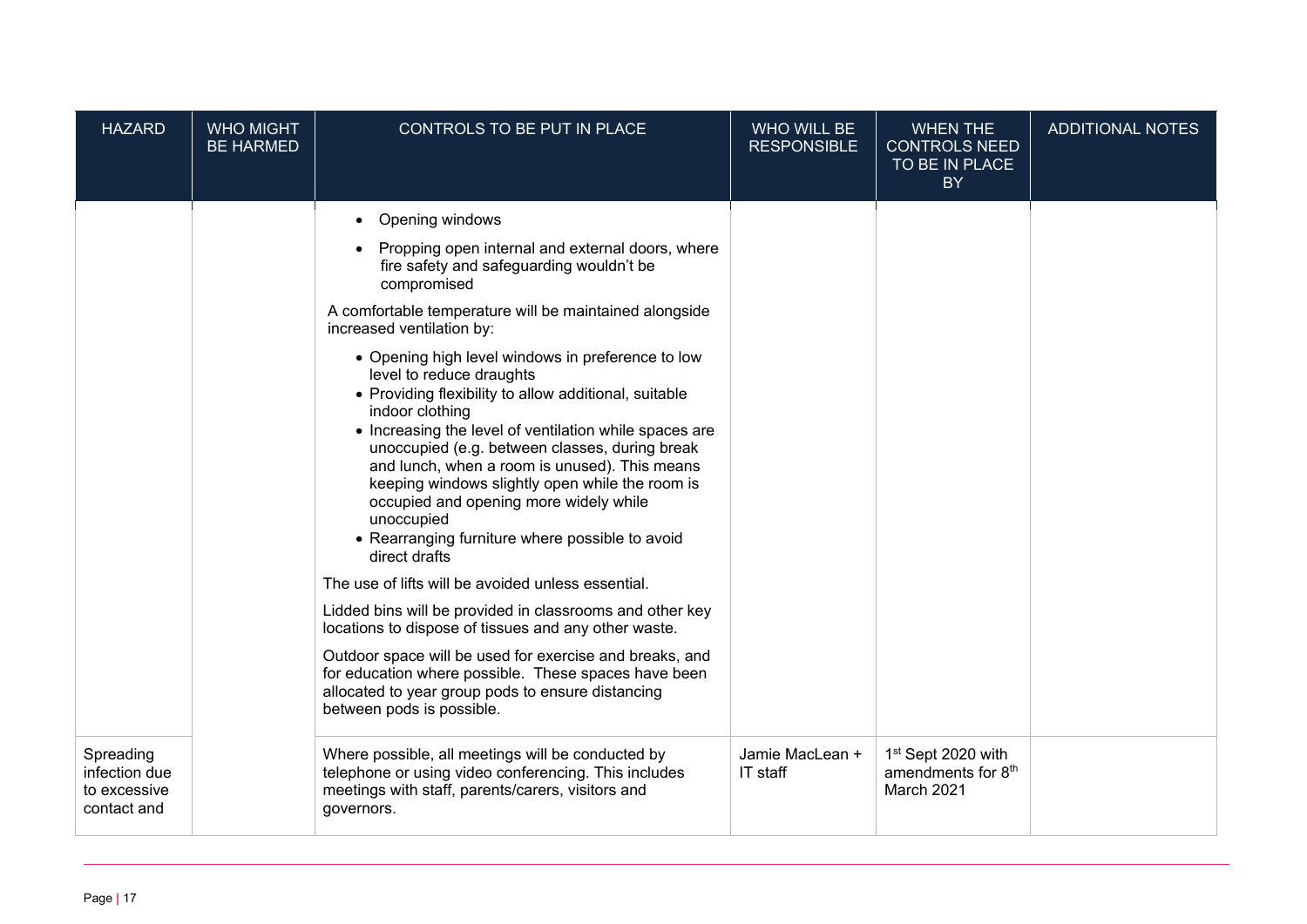| <b>HAZARD</b>                                                                 | <b>WHO MIGHT</b><br><b>BE HARMED</b> | CONTROLS TO BE PUT IN PLACE                                                                                                                                                                                                                                                                                                                                                                                                                                                                                                                                                                                                                                                                                                                                                                                                                                                                                                                                                                                                                                                                                                                                                                                                                                                                                                                                                                                                                                             | WHO WILL BE<br><b>RESPONSIBLE</b> | <b>WHEN THE</b><br><b>CONTROLS NEED</b><br>TO BE IN PLACE<br><b>BY</b>         | <b>ADDITIONAL NOTES</b>                                                                                                     |
|-------------------------------------------------------------------------------|--------------------------------------|-------------------------------------------------------------------------------------------------------------------------------------------------------------------------------------------------------------------------------------------------------------------------------------------------------------------------------------------------------------------------------------------------------------------------------------------------------------------------------------------------------------------------------------------------------------------------------------------------------------------------------------------------------------------------------------------------------------------------------------------------------------------------------------------------------------------------------------------------------------------------------------------------------------------------------------------------------------------------------------------------------------------------------------------------------------------------------------------------------------------------------------------------------------------------------------------------------------------------------------------------------------------------------------------------------------------------------------------------------------------------------------------------------------------------------------------------------------------------|-----------------------------------|--------------------------------------------------------------------------------|-----------------------------------------------------------------------------------------------------------------------------|
| mixing in<br>meetings                                                         |                                      | Where this isn't possible, essential meetings will be<br>conducted outside, or in a room large enough to allow for<br>social distancing.                                                                                                                                                                                                                                                                                                                                                                                                                                                                                                                                                                                                                                                                                                                                                                                                                                                                                                                                                                                                                                                                                                                                                                                                                                                                                                                                |                                   |                                                                                |                                                                                                                             |
| Individuals<br>vulnerable to<br>serious<br>infection<br>coming into<br>school |                                      | Staff who are clinically extremely vulnerable will have<br>received a shielding letter or been advised to stay at<br>home by their GP/clinician. They will not come into<br>school, and instead will work from home if they can. This<br>applies even if the staff member has received the<br>vaccine.<br>Clinically vulnerable staff will come into school if they<br>can't work from home. If in school, they will closely follow<br>the protective measures outlined in this risk assessment,<br>including:<br>Where possible, maintaining 2 metre distance from<br>$\circ$<br>others<br>Avoiding close face-to-face contact and minimising<br>$\circ$<br>time spent within 1 metre of others<br>Staff that may be otherwise at increased risk of<br>coronavirus will come into school if they can't work from<br>home. We will consider putting specific protective<br>measures in place.<br>Staff that live with someone who's extremely clinically<br>vulnerable, who's clinically vulnerable, or who may be<br>otherwise at increased risk of coronavirus, will come into<br>school if they can't work from home, and will follow good<br>prevention practices.<br>We will follow the government guidance for pregnant<br>employees. Staff who are pregnant will work from home<br>where possible. Where home working isn't possible, we<br>will carry out risk assessments for staff who are pregnant,<br>and remove or manage identified risks where possible. | All SLT + Janice<br>Cox           | 1 <sup>st</sup> Sept 2020 with<br>amendments for 8 <sup>th</sup><br>March 2021 | If possible, individual<br>risk assessments for<br>staff will be completed<br>before the start of the<br>new academic year. |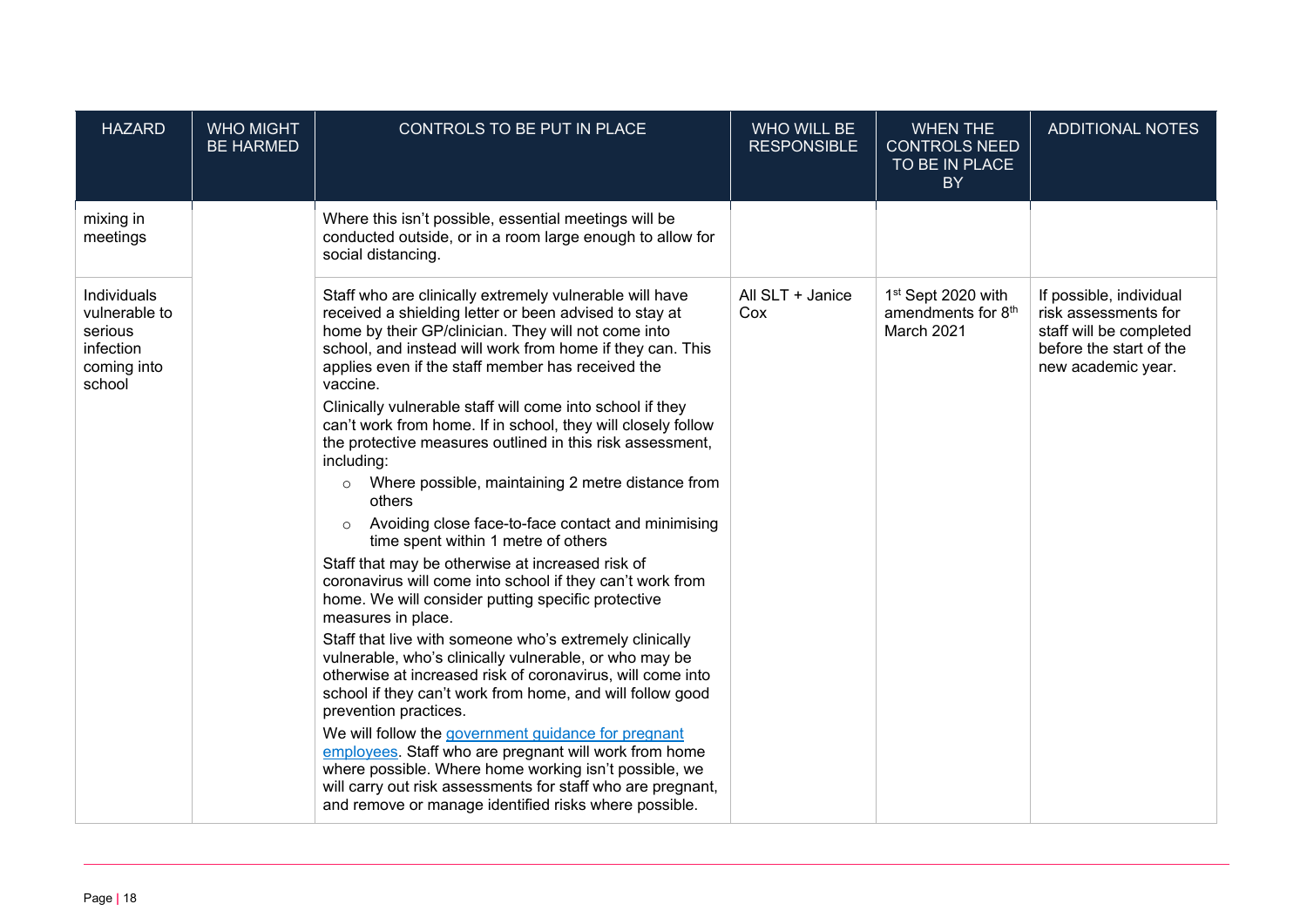| <b>HAZARD</b> | <b>WHO MIGHT</b><br><b>BE HARMED</b> | CONTROLS TO BE PUT IN PLACE                                                                                                                                                                                                                                                                                                                                                                                                                                                                                                                                                                                                                                                                                                                                                                                                                                                                                                                                                    | WHO WILL BE<br><b>RESPONSIBLE</b> | <b>WHEN THE</b><br><b>CONTROLS NEED</b><br>TO BE IN PLACE<br><b>BY</b> | ADDITIONAL NOTES |
|---------------|--------------------------------------|--------------------------------------------------------------------------------------------------------------------------------------------------------------------------------------------------------------------------------------------------------------------------------------------------------------------------------------------------------------------------------------------------------------------------------------------------------------------------------------------------------------------------------------------------------------------------------------------------------------------------------------------------------------------------------------------------------------------------------------------------------------------------------------------------------------------------------------------------------------------------------------------------------------------------------------------------------------------------------|-----------------------------------|------------------------------------------------------------------------|------------------|
|               |                                      | Pregnant staff will not be required to continue working if<br>this is not supported by the risk assessment, and will be<br>offered alternative arrangements (which may include<br>working from home or suspension on normal pay). Staff<br>who are 28 weeks pregnant or beyond, or staff who are<br>pregnant with underlying health conditions, will be<br>considered clinically extremely vulnerable and offered<br>further flexibility to work from home in a different capacity.<br>Individual risk assessments with be completed for each<br>member of staff (with a member of the SLT) that fall into<br>the clinically vulnerable or clinically extremely vulnerable<br>categories. Other staff members can request a risk<br>assessment from their line manager if they feel it is<br>appropriate.<br>Individual risk assessment will also be completed for<br>students with EHCP's that will ensure their needs and<br>medical vulnerabilities are taken into account. |                                   |                                                                        |                  |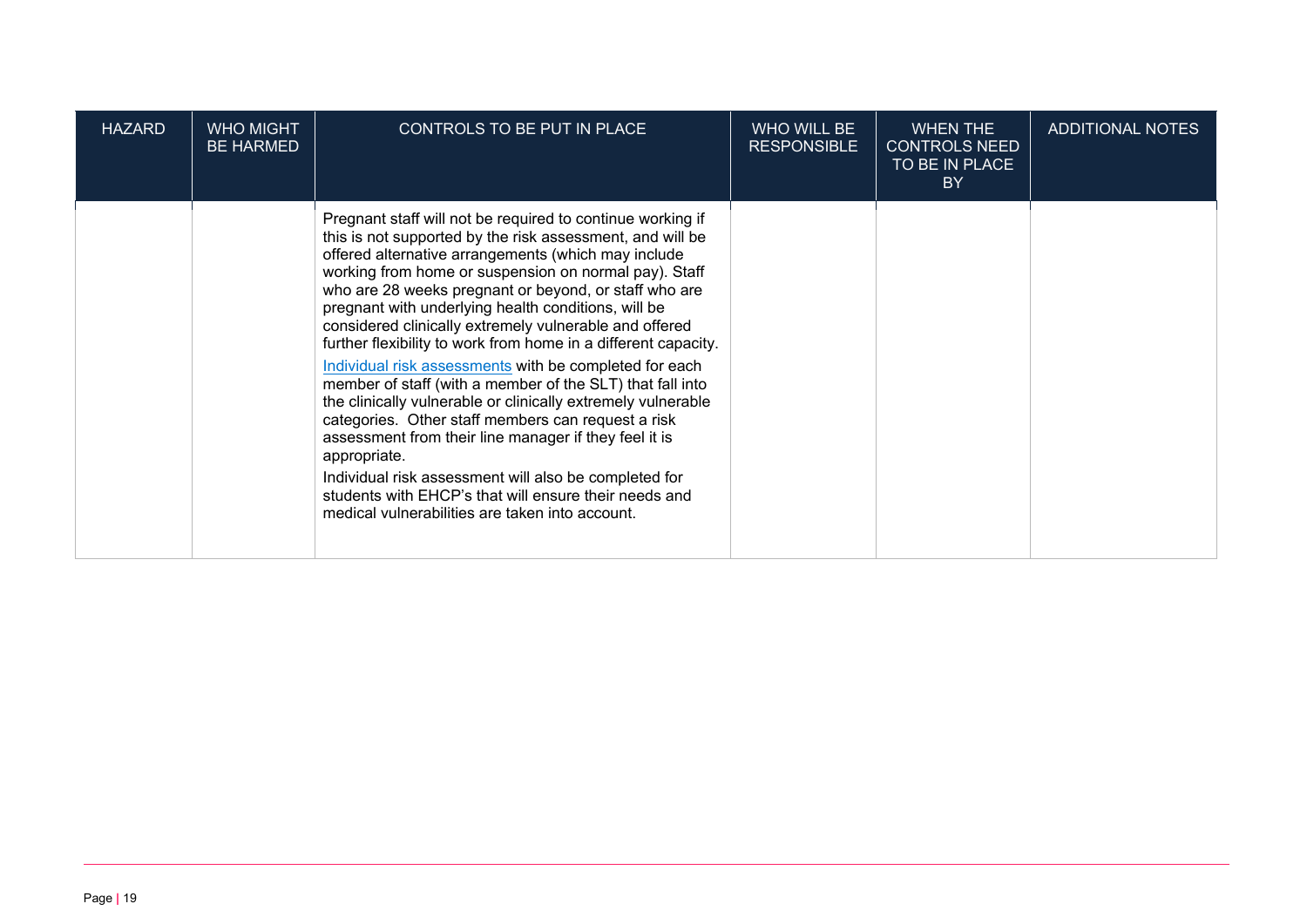#### STAFF FACTSHEET

## **Face coverings in schools: how to make it work**

The leadership team at Dover Christ Church Academy has carefully reviewed the current guidance regarding the wearing of face coverings in school.Whilst we are not in a local lockdown area we believe that to keep eveyone at scool as safe as possible we are strongly encouraging all our students and staff to wear a face covering when moving round sharedareas of the building.

## **When will I need to wear a face covering at school?**

▶ From the beginning of the term you should wear a face covering at Dover Christ Church Academy. We've decided to introduce this measure because we feel it's appropriate to keep everyone safe at school, based on the latest guidance.

## **Where exactly will I need to wear it in school?**

- You'll need to wear it when you move through shared indoor areas of the school particularly where it's difficult to stick to social distancing. This includes corridors, staff work rooms and the canteen area when collecting meals etc.
- You **won't** need to wear it outside or in classrooms

## **What will I need?**

All staff will need to come to school with:

- A face covering. We'd recommend a reusable one so that you can use it more than once, as you'll need to take it on and off several times during the school day. If this isn't an option, you'll need to bring in several single-use face coverings each day
- A **sealable plastic bag** to keep your face covering in when you're not using it, so that it doesn't contaminate (or get contaminated by) other surfaces in school

## **Where can I get a face covering?**

- Reusable and single-use face coverings are available to buy in shops or online
- We've attached instructions from the government on how to make a cloth face covering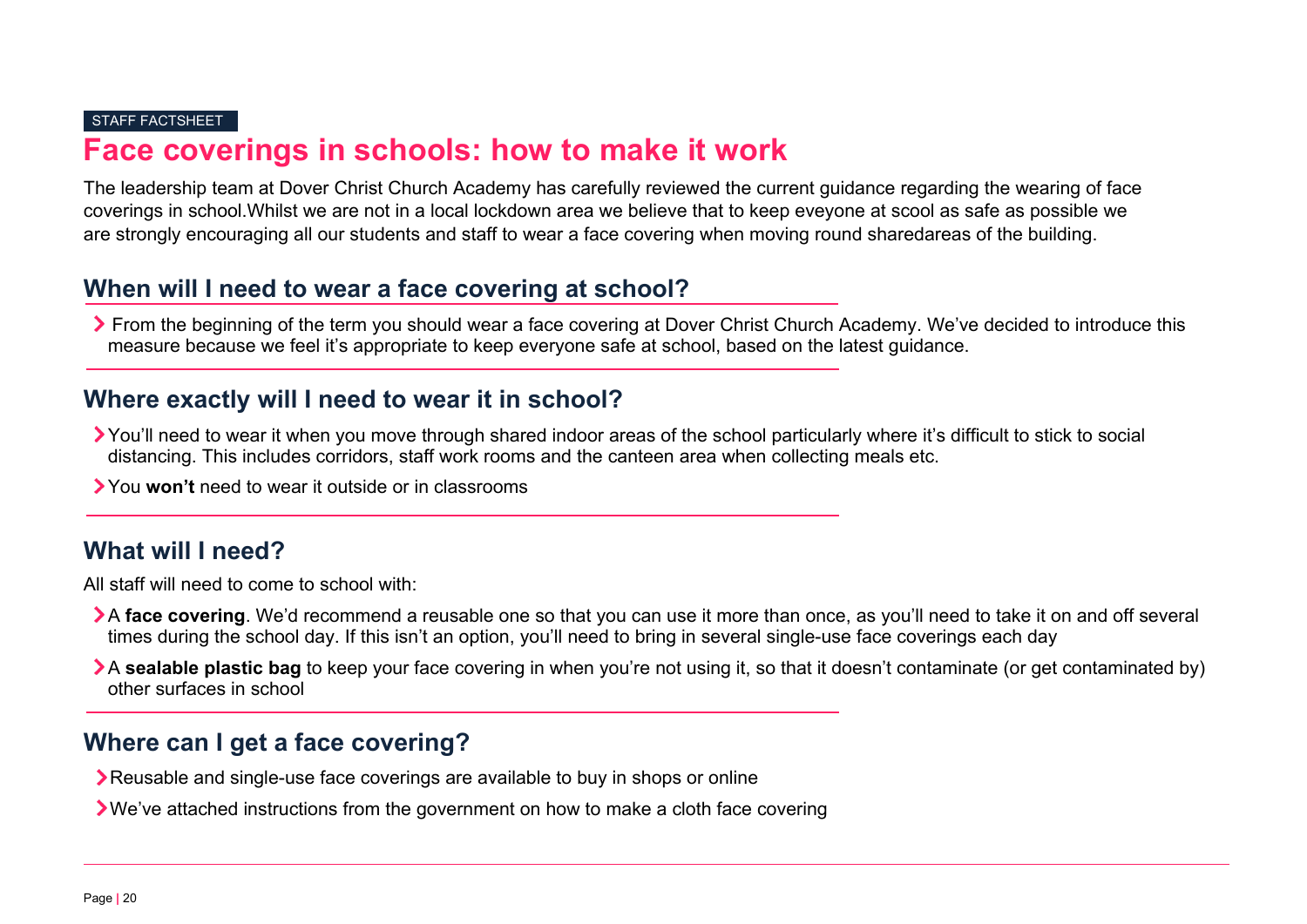## **How do we need to use them?**

- If The face covering needs to cover your nose and mouth when you're wearing it
- You shouldn't touch the front of the face covering or the part that's touched your mouth or nose
- You should wash your hands before and after touching the face covering, including to take it off or put it on. Store it in an individual, sealable plastic bag between uses
- If it becomes damp, you shouldn't wear it, and you should replace it carefully
- You must throw it away in a bin (**not** a recycling bin) if it becomes damaged or is single-use
- If it's a reusable mask, you'll need to wash it at the end of the day before use the next day. Follow the washing instructions for the fabric. You can use your normal detergent, and you can wash and dry it with other laundry

## **How can we keep pupils safe?**

- Your classroom has been provided with two lidded bins one for non-recyclable items where pupils can safely dispose of their damaged or single-use masks and a separate bin for recyclable items
- The World Health Organisation has produced a useful video to show pupils how to wear their face covering safely. [https://www.youtube.com/watch?v=9Tv2BVN\\_WTk](https://www.youtube.com/watch?v=9Tv2BVN_WTk)

## **What if I or a pupil are exempt from wearing a face covering?**

- You or they [won't need to wear one](https://www.gov.uk/government/publications/face-coverings-when-to-wear-one-and-how-to-make-your-own/face-coverings-when-to-wear-one-and-how-to-make-your-own#when-you-do-not-need-to-wear-a-face-covering) in school
- Parents have been asked to inform [info@dccacademy.org.uk,](mailto:info@dccacademy.org.uk) if their child is exempt, SIMs will be undated to show this information

## **What about younger pupils?**

This guidance on wearing face coverings doesn't apply to children under the age of 11

## **What if a pupil forgets their face covering?**

We have a very limited supply of spares available at school.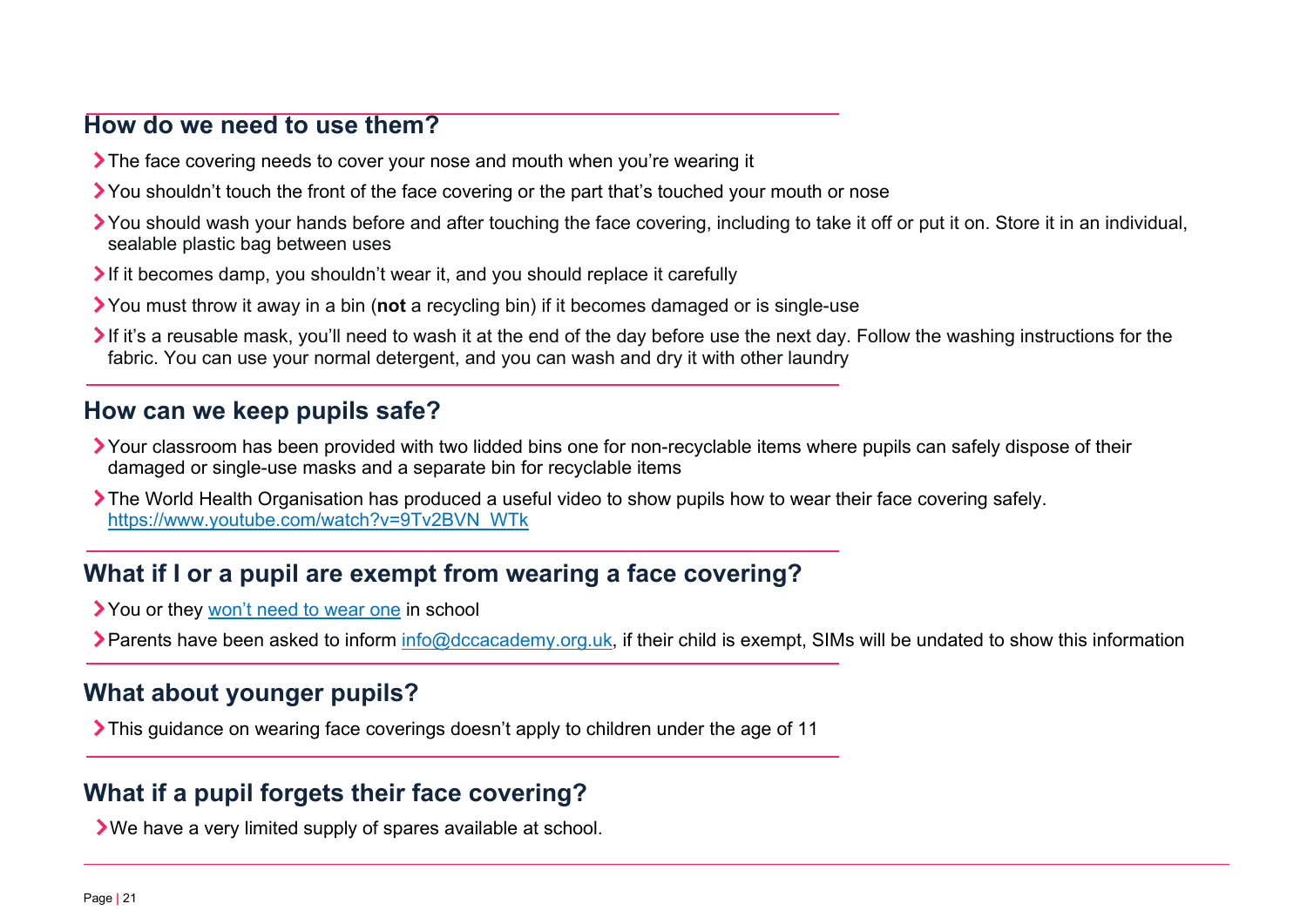To be safe in the knowledge that everyone has one, please remind pupils at the end of each day to bring their face covering in the next day. That way, we can keep our supply for emergencies

#### **Sources**

This factsheet was produced by The Key for School Leaders, based on the following sources. All information is correct as of 11am Wednesday 26 August.

- [Face coverings in education,](https://www.gov.uk/government/publications/face-coverings-in-education/face-coverings-in-education) GOV.UK DfE
- [Face coverings: when to wear one and how to make your own,](https://www.gov.uk/government/publications/face-coverings-when-to-wear-one-and-how-to-make-your-own/face-coverings-when-to-wear-one-and-how-to-make-your-own#making-your-own-face-covering) GOV.UK DfE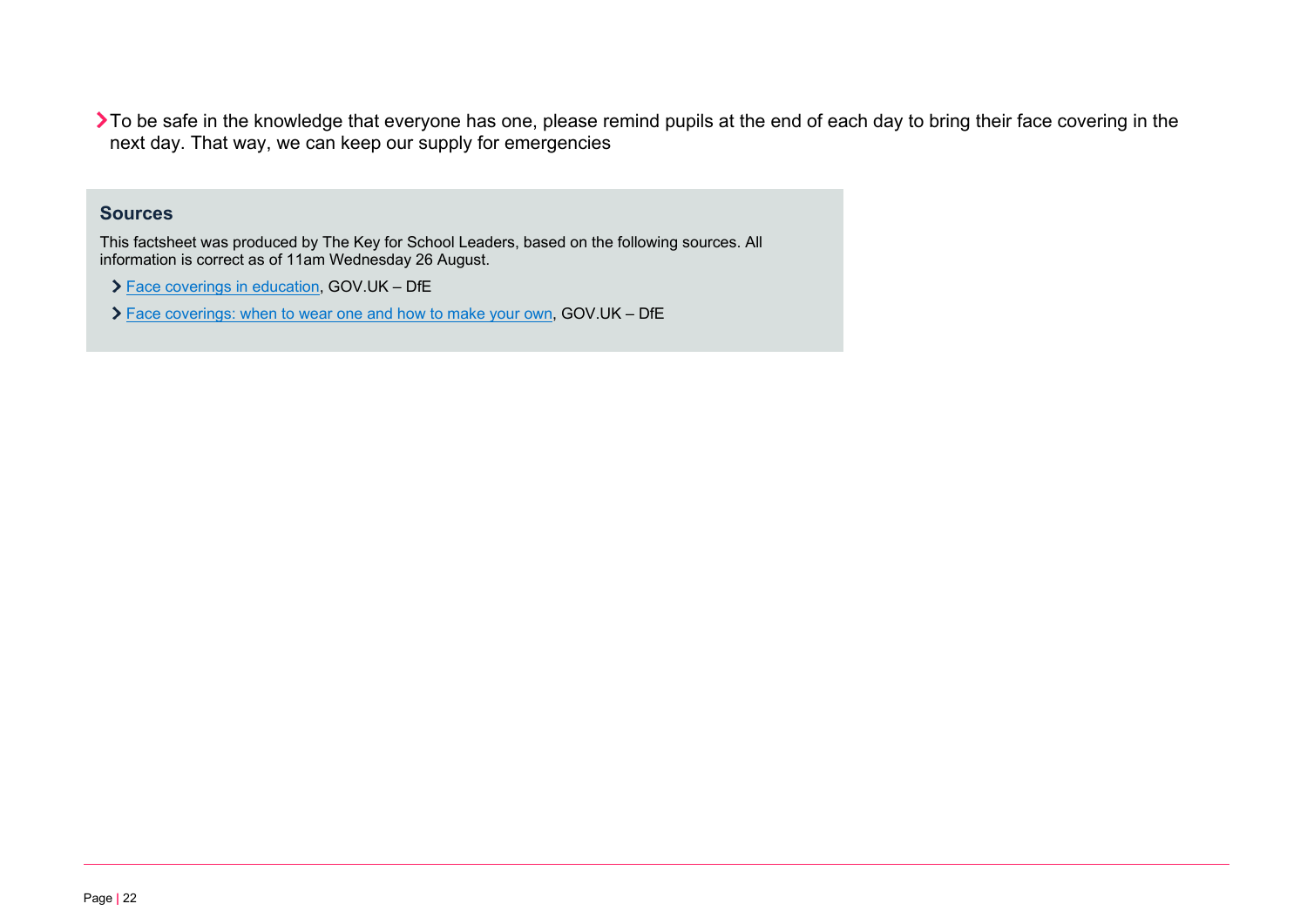#### PARENT FACTSHEET

## **Face coverings in schools: how to make it work**

The leadership team at Dover Christ Church Academy has carefully reviewed the current guidance regarding the wearing of face coverings in school.Whilst we are not in a local lockdown area we believe that to keep eveyone at scool as safe as possible we are strongly encouraging all our students and staff to wear a face covering when moving round shared areas of the school building.

## **When will my child need to wear a face covering at school?**

▶ From the beginning of the term your child should wear a face covering at Dover Christ Church Academy. We've decided to introduce this measure because we feel it's appropriate to keep everyone safe at school, based on the latest guidance.

### **Where exactly will my child need to wear it in school?**

- They'll need to wear it when they move through shared indoor areas of the school particularly where it's difficult to stick to social distancing. This includes corridors and the canteen area when collecting meals etc.
- They **won't** need to wear it outside or in their classrooms.

### **What will my child need?**

Your child needs to come to school with:

- A **face covering**. We'd recommend a reusable one so that they can use it more than once, as they'll need to take it on and off several times during the school day. If this isn't an option, they will need to bring in several single-use face coverings each day. Their face covering should be secured to your child's head using ear loops only.
- A **sealable plastic bag** to keep their face covering in when they're not using it so that it doesn't risk contamination from other surfaces in school.

## **Where can I get a face covering?**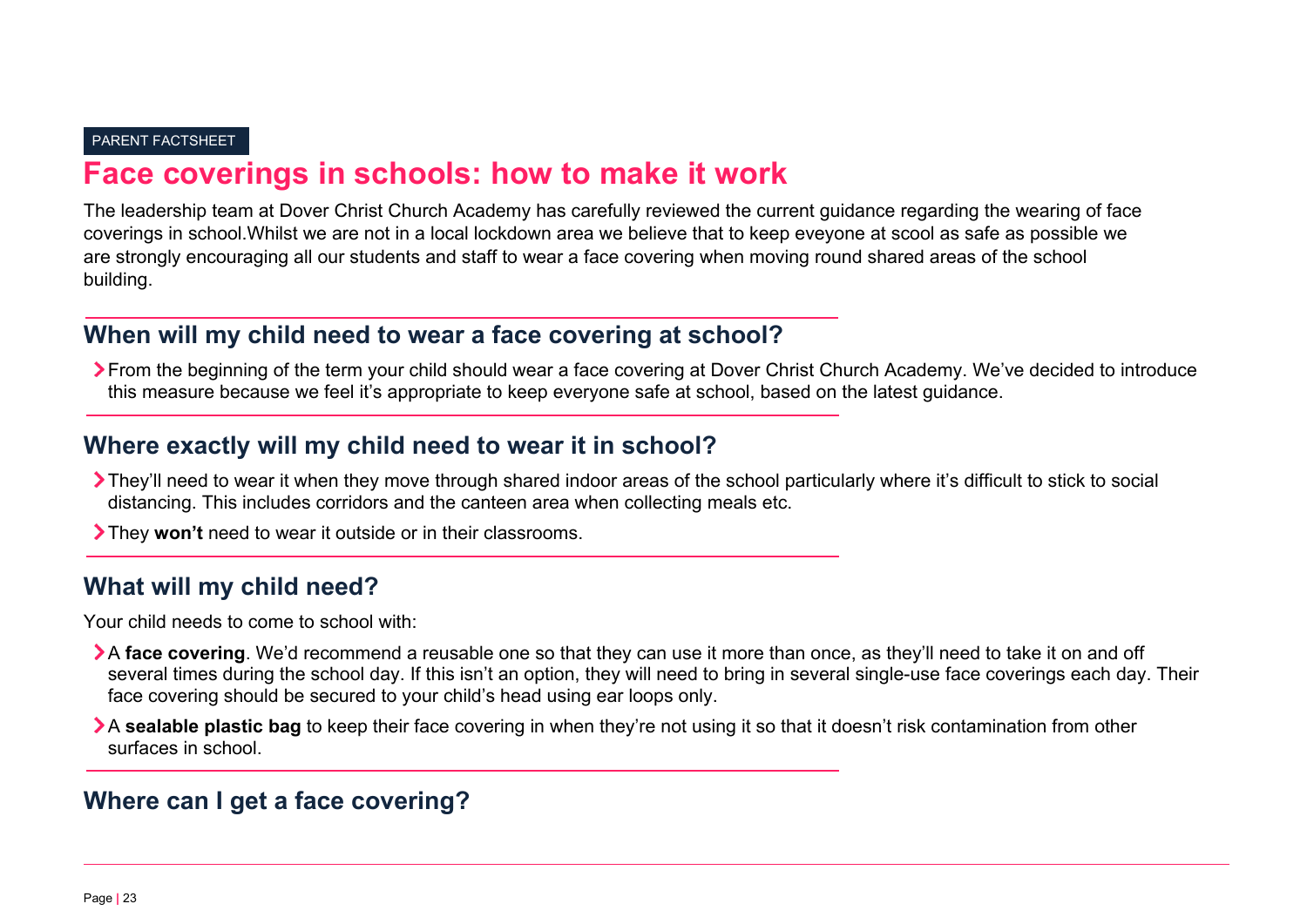Reusable and single-use face coverings are available to buy in shops or online.

- We've instructions from the government on how to make a cloth face covering are given in the links below.
- Supervise your child if they'll be making it themselves.

## **How should my child use their face covering?**

- The World Health Organisation has produced a useful video to show your child how to wear their face covering safely. [https://www.youtube.com/watch?v=9Tv2BVN\\_WTk](https://www.youtube.com/watch?v=9Tv2BVN_WTk)
- Their face covering needs to cover their nose and mouth when they're wearing it.
- They shouldn't touch the front of the face covering or the part that's touched their mouth or nose.
- They should wash their hands before and after touching the face covering, including to take it off or put it on. They should store it in an individual, sealable plastic bag between uses.
- If it becomes damp, they shouldn't wear it, and they should replace it carefully.
- Single-use face coverings should be disposed of after use (**not** in a recycling bin).

## **How often will it need to be washed?**

- Reusable face coverings will need to be washed at the end of each day, ready for your child to wear the next day.
- If your child has taken a spare reusable mask from school, this will also need to be washed before they use it again.
- You can wash and dry reusable face coverings with normal laundry follow the washing instructions for the fabric and use normal detergent.

## **What if my child is exempt from wearing a face covering?**

- They won't need to wear one in school.
- Please let us know by contacting info@dccacademy.org.uk if your child [is exempt](https://www.gov.uk/government/publications/face-coverings-when-to-wear-one-and-how-to-make-your-own/face-coverings-when-to-wear-one-and-how-to-make-your-own#when-you-do-not-need-to-wear-a-face-covering) so that we don't ask them to wear a face covering.